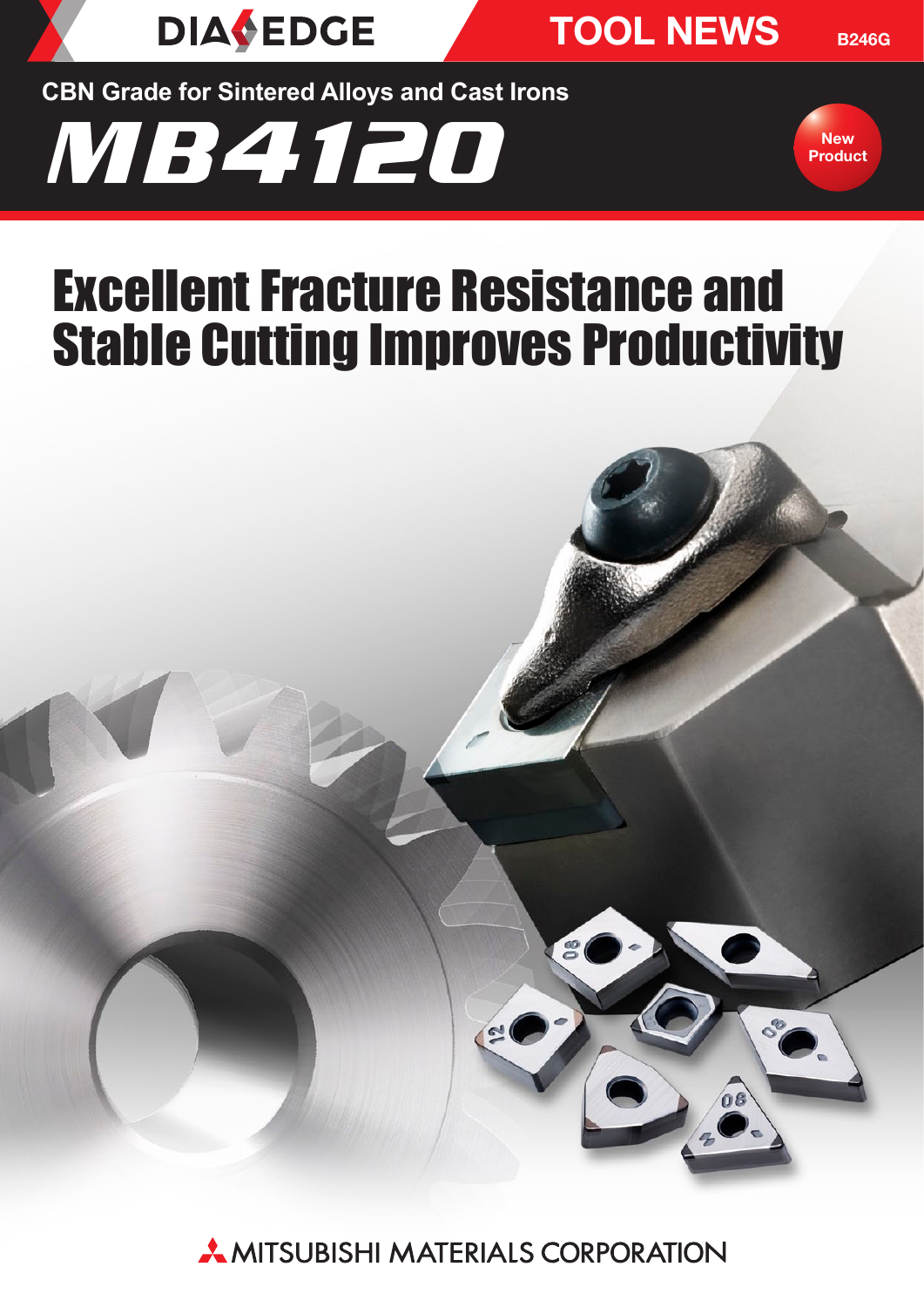MB4120

## **Increasing the CBN particle content and bonding strength makes it suitable for machining various sintered materials.**

## **High Fracture Resistance**

Fine CBN particles increase cutting edge toughness. The high fracture resistance allows stable performance even during interrupted machining.

## **High Adhesion Strength of Fine CBN Particles**

Optimization of the sintering conditions strengthens adhesion between fine CBN particles. This increases both fracture resistance and wear resistance.



## **A Wide Range of Edge Preparation (Honing) are Available**

The SF type offers a sharper cutting edge, leading to the reduction in cutting resistance and burr development and an increase in surface finishes. The SF type is the first recommendation but, to increase cutting edge strength and chipping resistance there are also the SE, FS, GS and TS edge preparations.



Cutting Edge Strength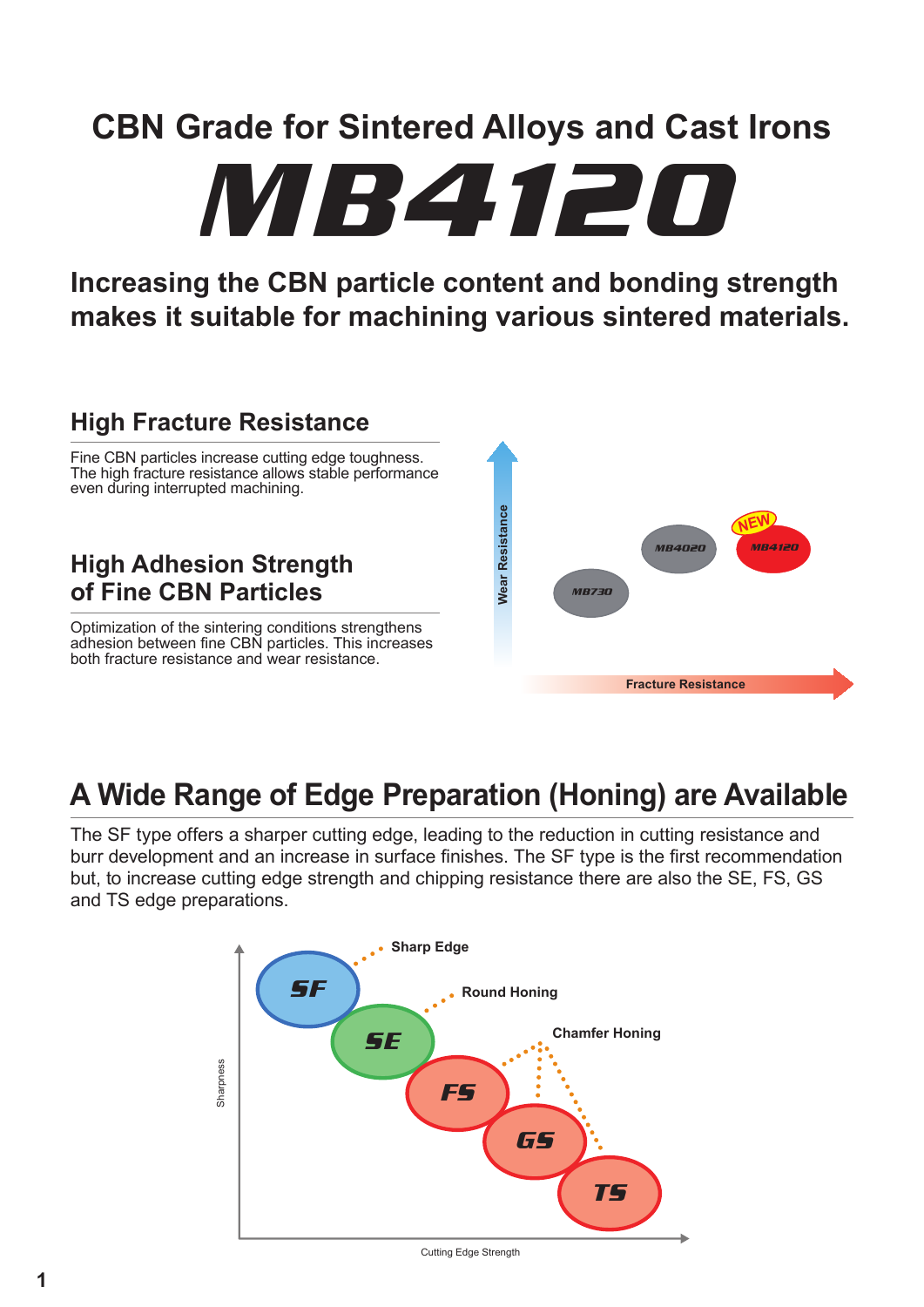# **Cutting Performance**

**Fracture Resistance Comparison During Interrupted Facing of High Strength Sintered Alloy Increased fracture resistance even during heavy interrupted machining.**





#### **Comparison in Continuous Machining of AISI No 35 B**

**Excellent fracture resistance compared to conventional products.**



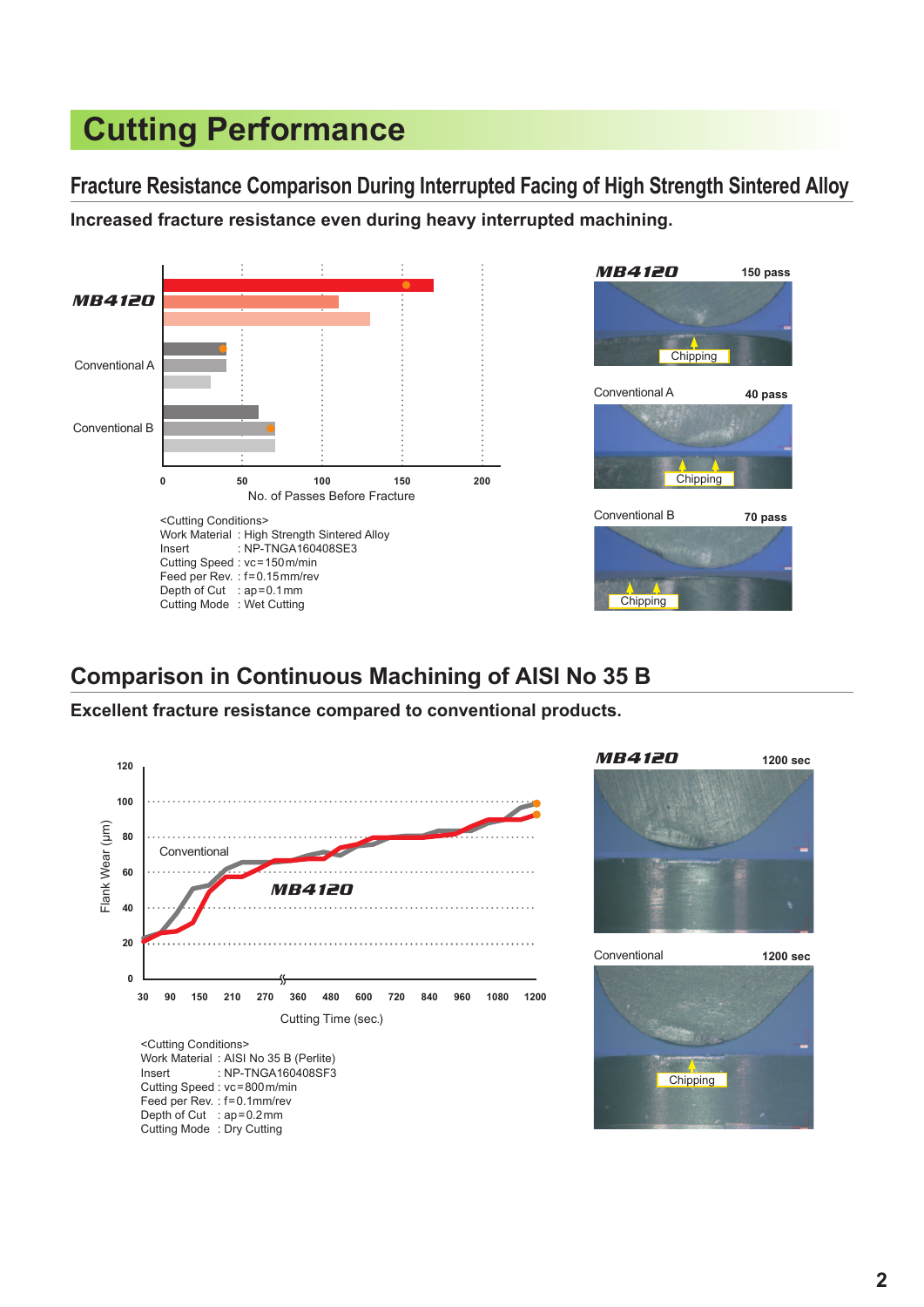#### **Negative Inserts (With Hole)**





| IC<br>S<br><b>RE</b><br>D <sub>1</sub><br>LE.<br><b>Order Number</b><br><b>MB4120</b><br><b>Cutting Edges</b><br><b>NP-CNGA120404SF2</b><br>$\overline{2}$<br>12.7<br>4.76<br>5.16<br>1.9<br>$\bullet$<br>0.4<br>$\overline{2}$<br>2.1<br><b>NP-CNGA120408SF2</b><br>12.7<br>4.76<br>0.8<br>5.16<br>$\bullet$<br>$\overline{2}$<br>12.7<br>4.76<br>1.2<br>5.16<br>2.3<br><b>NP-CNGA120412SF2</b><br>$\bullet$<br>$\overline{2}$<br><b>NP-CNGA120404SE2</b><br>12.7<br>4.76<br>0.4<br>5.16<br>1.9<br>$\bullet$<br><b>NP-CNGA120408SE2</b><br>$\overline{2}$<br>12.7<br>4.76<br>0.8<br>5.16<br>2.1<br>$\overline{c}$<br>12.7<br>4.76<br>5.16<br>2.3<br><b>NP-CNGA120412SE2</b><br>1.2<br><b>NP-CNGA120404FS2</b><br>$\overline{2}$<br>12.7<br>4.76<br>0.4<br>1.9<br>$\bullet$<br>5.16<br><b>NP-CNGA120408FS2</b><br>$\overline{2}$<br>$\bullet$<br>12.7<br>4.76<br>0.8<br>5.16<br>2.1<br>$\overline{2}$<br><b>NP-CNGA120412FS2</b><br>12.7<br>4.76<br>1.2<br>5.16<br>2.3<br><b>NP-CNGA120404GS2</b><br>$\overline{2}$<br>1.9<br>12.7<br>4.76<br>0.4<br>5.16<br>$\bullet$<br><b>NP-CNGA120408GS2</b><br>$\overline{2}$<br>12.7<br>4.76<br>0.8<br>5.16<br>2.1<br>$\overline{2}$<br><b>NP-CNGA120412GS2</b><br>12.7<br>4.76<br>1.2<br>5.16<br>2.3<br>$\bullet$<br><b>NP-CNGA120404TS2</b><br>2<br>12.7<br>4.76<br>0.4<br>5.16<br>1.9<br>$\bullet$<br>$\overline{2}$<br>2.1<br><b>NP-CNGA120408TS2</b><br>12.7<br>4.76<br>0.8<br>5.16<br>$\bullet$<br>2<br>12.7<br>4.76<br>1.2<br>5.16<br>2.3<br><b>NP-CNGA120412TS2</b><br>$\overline{2}$<br>12.7<br>2.1<br><b>NP-DNGA150404SF2</b><br>4.76<br>0.4<br>5.16<br>$\bullet$<br>$\overline{2}$<br><b>NP-DNGA150408SF2</b><br>12.7<br>4.76<br>0.8<br>5.16<br>2.0<br>$\overline{2}$<br>1.2<br><b>NP-DNGA150412SF2</b><br>$\bullet$<br>12.7<br>5.16<br>1.9<br>4.76<br>$\overline{2}$<br>2.1<br><b>NP-DNGA150604SF2</b><br>12.7<br>6.35<br>0.4<br>5.16<br>$\overline{2}$<br><b>NP-DNGA150608SF2</b><br>$\bullet$<br>12.7<br>2.0<br>6.35<br>0.8<br>5.16<br><b>NP-DNGA150612SF2</b><br>$\bullet$<br>$\overline{2}$<br>12.7<br>6.35<br>1.2<br>5.16<br>1.9<br><b>NP-DNGA150404SE2</b><br>$\overline{2}$<br>$\bullet$<br>12.7<br>4.76<br>0.4<br>5.16<br>2.1<br><b>NP-DNGA150408SE2</b><br>2<br>12.7<br>4.76<br>0.8<br>5.16<br>2.0<br>$\overline{2}$<br><b>NP-DNGA150412SE2</b><br>12.7<br>4.76<br>1.2<br>5.16<br>1.9<br>$\overline{2}$<br><b>NP-DNGA150604SE2</b><br>12.7<br>6.35<br>0.4<br>5.16<br>2.1<br>$\overline{2}$<br><b>NP-DNGA150608SE2</b><br>12.7<br>6.35<br>0.8<br>5.16<br>2.0<br>$\bullet$<br>$\overline{2}$<br>12.7<br>6.35<br>1.2<br>5.16<br>1.9<br><b>NP-DNGA150612SE2</b><br>●<br>$\overline{2}$<br>12.7<br>4.76<br>0.4<br>5.16<br>2.1<br><b>NP-DNGA150404FS2</b><br>$\bullet$<br>$\overline{2}$<br><b>NP-DNGA150408FS2</b><br>12.7<br>4.76<br>0.8<br>5.16<br>2.0<br>$\overline{2}$<br><b>NP-DNGA150412FS2</b><br>12.7<br>4.76<br>1.2<br>5.16<br>1.9<br>$\bullet$<br>$\overline{2}$<br><b>NP-DNGA150604FS2</b><br>12.7<br>6.35<br>0.4<br>5.16<br>2.1<br>$\bullet$<br>$\overline{2}$<br><b>NP-DNGA150608FS2</b><br>$\bullet$<br>12.7<br>6.35<br>0.8<br>5.16<br>2.0<br><b>NP-DNGA150612FS2</b><br>2<br>12.7<br>6.35<br>1.2<br>5.16<br>1.9<br><b>NP-DNGA150404GS2</b><br>$\overline{2}$<br>12.7<br>4.76<br>0.4<br>$\bullet$<br>5.16<br>2.1<br><b>NP-DNGA150408GS2</b><br>$\overline{2}$<br>12.7<br>4.76<br>0.8<br>5.16<br>2.0<br>$\overline{2}$<br><b>NP-DNGA150412GS2</b><br>$\bullet$<br>12.7<br>4.76<br>1.2<br>5.16<br>1.9<br>2<br>0.4<br>2.1<br><b>NP-DNGA150604GS2</b><br>12.7<br>6.35<br>5.16<br>$\bullet$<br>$\overline{2}$<br><b>NP-DNGA150608GS2</b><br>12.7<br>0.8<br>5.16<br>2.0<br>$\bullet$<br>6.35<br><b>NP-DNGA150612GS2</b><br>2<br>12.7<br>6.35<br>1.2<br>5.16<br>1.9<br>$\bullet$<br>$\bullet$<br>$\overline{2}$<br><b>NP-DNGA150404TS2</b><br>12.7<br>4.76<br>0.4<br>5.16<br>2.1<br>2<br>12.7<br>4.76<br>0.8<br>5.16<br>2.0<br><b>NP-DNGA150408TS2</b><br><b>NP-DNGA150412TS2</b><br>$\overline{c}$<br>12.7<br>4.76<br>1.2<br>5.16<br>1.9<br><b>NP-DNGA150604TS2</b><br>2<br>2.1<br>12.7<br>6.35<br>0.4<br>5.16 |                         |                |      |      |         |      | (mm) |
|-------------------------------------------------------------------------------------------------------------------------------------------------------------------------------------------------------------------------------------------------------------------------------------------------------------------------------------------------------------------------------------------------------------------------------------------------------------------------------------------------------------------------------------------------------------------------------------------------------------------------------------------------------------------------------------------------------------------------------------------------------------------------------------------------------------------------------------------------------------------------------------------------------------------------------------------------------------------------------------------------------------------------------------------------------------------------------------------------------------------------------------------------------------------------------------------------------------------------------------------------------------------------------------------------------------------------------------------------------------------------------------------------------------------------------------------------------------------------------------------------------------------------------------------------------------------------------------------------------------------------------------------------------------------------------------------------------------------------------------------------------------------------------------------------------------------------------------------------------------------------------------------------------------------------------------------------------------------------------------------------------------------------------------------------------------------------------------------------------------------------------------------------------------------------------------------------------------------------------------------------------------------------------------------------------------------------------------------------------------------------------------------------------------------------------------------------------------------------------------------------------------------------------------------------------------------------------------------------------------------------------------------------------------------------------------------------------------------------------------------------------------------------------------------------------------------------------------------------------------------------------------------------------------------------------------------------------------------------------------------------------------------------------------------------------------------------------------------------------------------------------------------------------------------------------------------------------------------------------------------------------------------------------------------------------------------------------------------------------------------------------------------------------------------------------------------------------------------------------------------------------------------------------------------------------------------------------------------------------------------------------------------------------------------------------------------------------------------------------------------------------------------------------------------------------------------------------------------------------------------------------------------------------------------------------------------------------------------------------------------------------------------------------------------------------------------------------|-------------------------|----------------|------|------|---------|------|------|
|                                                                                                                                                                                                                                                                                                                                                                                                                                                                                                                                                                                                                                                                                                                                                                                                                                                                                                                                                                                                                                                                                                                                                                                                                                                                                                                                                                                                                                                                                                                                                                                                                                                                                                                                                                                                                                                                                                                                                                                                                                                                                                                                                                                                                                                                                                                                                                                                                                                                                                                                                                                                                                                                                                                                                                                                                                                                                                                                                                                                                                                                                                                                                                                                                                                                                                                                                                                                                                                                                                                                                                                                                                                                                                                                                                                                                                                                                                                                                                                                                                                                               |                         |                |      |      |         |      |      |
|                                                                                                                                                                                                                                                                                                                                                                                                                                                                                                                                                                                                                                                                                                                                                                                                                                                                                                                                                                                                                                                                                                                                                                                                                                                                                                                                                                                                                                                                                                                                                                                                                                                                                                                                                                                                                                                                                                                                                                                                                                                                                                                                                                                                                                                                                                                                                                                                                                                                                                                                                                                                                                                                                                                                                                                                                                                                                                                                                                                                                                                                                                                                                                                                                                                                                                                                                                                                                                                                                                                                                                                                                                                                                                                                                                                                                                                                                                                                                                                                                                                                               |                         |                |      |      |         |      |      |
|                                                                                                                                                                                                                                                                                                                                                                                                                                                                                                                                                                                                                                                                                                                                                                                                                                                                                                                                                                                                                                                                                                                                                                                                                                                                                                                                                                                                                                                                                                                                                                                                                                                                                                                                                                                                                                                                                                                                                                                                                                                                                                                                                                                                                                                                                                                                                                                                                                                                                                                                                                                                                                                                                                                                                                                                                                                                                                                                                                                                                                                                                                                                                                                                                                                                                                                                                                                                                                                                                                                                                                                                                                                                                                                                                                                                                                                                                                                                                                                                                                                                               |                         |                |      |      |         |      |      |
|                                                                                                                                                                                                                                                                                                                                                                                                                                                                                                                                                                                                                                                                                                                                                                                                                                                                                                                                                                                                                                                                                                                                                                                                                                                                                                                                                                                                                                                                                                                                                                                                                                                                                                                                                                                                                                                                                                                                                                                                                                                                                                                                                                                                                                                                                                                                                                                                                                                                                                                                                                                                                                                                                                                                                                                                                                                                                                                                                                                                                                                                                                                                                                                                                                                                                                                                                                                                                                                                                                                                                                                                                                                                                                                                                                                                                                                                                                                                                                                                                                                                               |                         |                |      |      |         |      |      |
|                                                                                                                                                                                                                                                                                                                                                                                                                                                                                                                                                                                                                                                                                                                                                                                                                                                                                                                                                                                                                                                                                                                                                                                                                                                                                                                                                                                                                                                                                                                                                                                                                                                                                                                                                                                                                                                                                                                                                                                                                                                                                                                                                                                                                                                                                                                                                                                                                                                                                                                                                                                                                                                                                                                                                                                                                                                                                                                                                                                                                                                                                                                                                                                                                                                                                                                                                                                                                                                                                                                                                                                                                                                                                                                                                                                                                                                                                                                                                                                                                                                                               |                         |                |      |      |         |      |      |
|                                                                                                                                                                                                                                                                                                                                                                                                                                                                                                                                                                                                                                                                                                                                                                                                                                                                                                                                                                                                                                                                                                                                                                                                                                                                                                                                                                                                                                                                                                                                                                                                                                                                                                                                                                                                                                                                                                                                                                                                                                                                                                                                                                                                                                                                                                                                                                                                                                                                                                                                                                                                                                                                                                                                                                                                                                                                                                                                                                                                                                                                                                                                                                                                                                                                                                                                                                                                                                                                                                                                                                                                                                                                                                                                                                                                                                                                                                                                                                                                                                                                               |                         |                |      |      |         |      |      |
|                                                                                                                                                                                                                                                                                                                                                                                                                                                                                                                                                                                                                                                                                                                                                                                                                                                                                                                                                                                                                                                                                                                                                                                                                                                                                                                                                                                                                                                                                                                                                                                                                                                                                                                                                                                                                                                                                                                                                                                                                                                                                                                                                                                                                                                                                                                                                                                                                                                                                                                                                                                                                                                                                                                                                                                                                                                                                                                                                                                                                                                                                                                                                                                                                                                                                                                                                                                                                                                                                                                                                                                                                                                                                                                                                                                                                                                                                                                                                                                                                                                                               |                         |                |      |      |         |      |      |
|                                                                                                                                                                                                                                                                                                                                                                                                                                                                                                                                                                                                                                                                                                                                                                                                                                                                                                                                                                                                                                                                                                                                                                                                                                                                                                                                                                                                                                                                                                                                                                                                                                                                                                                                                                                                                                                                                                                                                                                                                                                                                                                                                                                                                                                                                                                                                                                                                                                                                                                                                                                                                                                                                                                                                                                                                                                                                                                                                                                                                                                                                                                                                                                                                                                                                                                                                                                                                                                                                                                                                                                                                                                                                                                                                                                                                                                                                                                                                                                                                                                                               |                         |                |      |      |         |      |      |
|                                                                                                                                                                                                                                                                                                                                                                                                                                                                                                                                                                                                                                                                                                                                                                                                                                                                                                                                                                                                                                                                                                                                                                                                                                                                                                                                                                                                                                                                                                                                                                                                                                                                                                                                                                                                                                                                                                                                                                                                                                                                                                                                                                                                                                                                                                                                                                                                                                                                                                                                                                                                                                                                                                                                                                                                                                                                                                                                                                                                                                                                                                                                                                                                                                                                                                                                                                                                                                                                                                                                                                                                                                                                                                                                                                                                                                                                                                                                                                                                                                                                               |                         |                |      |      |         |      |      |
|                                                                                                                                                                                                                                                                                                                                                                                                                                                                                                                                                                                                                                                                                                                                                                                                                                                                                                                                                                                                                                                                                                                                                                                                                                                                                                                                                                                                                                                                                                                                                                                                                                                                                                                                                                                                                                                                                                                                                                                                                                                                                                                                                                                                                                                                                                                                                                                                                                                                                                                                                                                                                                                                                                                                                                                                                                                                                                                                                                                                                                                                                                                                                                                                                                                                                                                                                                                                                                                                                                                                                                                                                                                                                                                                                                                                                                                                                                                                                                                                                                                                               |                         |                |      |      |         |      |      |
|                                                                                                                                                                                                                                                                                                                                                                                                                                                                                                                                                                                                                                                                                                                                                                                                                                                                                                                                                                                                                                                                                                                                                                                                                                                                                                                                                                                                                                                                                                                                                                                                                                                                                                                                                                                                                                                                                                                                                                                                                                                                                                                                                                                                                                                                                                                                                                                                                                                                                                                                                                                                                                                                                                                                                                                                                                                                                                                                                                                                                                                                                                                                                                                                                                                                                                                                                                                                                                                                                                                                                                                                                                                                                                                                                                                                                                                                                                                                                                                                                                                                               |                         |                |      |      |         |      |      |
|                                                                                                                                                                                                                                                                                                                                                                                                                                                                                                                                                                                                                                                                                                                                                                                                                                                                                                                                                                                                                                                                                                                                                                                                                                                                                                                                                                                                                                                                                                                                                                                                                                                                                                                                                                                                                                                                                                                                                                                                                                                                                                                                                                                                                                                                                                                                                                                                                                                                                                                                                                                                                                                                                                                                                                                                                                                                                                                                                                                                                                                                                                                                                                                                                                                                                                                                                                                                                                                                                                                                                                                                                                                                                                                                                                                                                                                                                                                                                                                                                                                                               |                         |                |      |      |         |      |      |
|                                                                                                                                                                                                                                                                                                                                                                                                                                                                                                                                                                                                                                                                                                                                                                                                                                                                                                                                                                                                                                                                                                                                                                                                                                                                                                                                                                                                                                                                                                                                                                                                                                                                                                                                                                                                                                                                                                                                                                                                                                                                                                                                                                                                                                                                                                                                                                                                                                                                                                                                                                                                                                                                                                                                                                                                                                                                                                                                                                                                                                                                                                                                                                                                                                                                                                                                                                                                                                                                                                                                                                                                                                                                                                                                                                                                                                                                                                                                                                                                                                                                               |                         |                |      |      |         |      |      |
|                                                                                                                                                                                                                                                                                                                                                                                                                                                                                                                                                                                                                                                                                                                                                                                                                                                                                                                                                                                                                                                                                                                                                                                                                                                                                                                                                                                                                                                                                                                                                                                                                                                                                                                                                                                                                                                                                                                                                                                                                                                                                                                                                                                                                                                                                                                                                                                                                                                                                                                                                                                                                                                                                                                                                                                                                                                                                                                                                                                                                                                                                                                                                                                                                                                                                                                                                                                                                                                                                                                                                                                                                                                                                                                                                                                                                                                                                                                                                                                                                                                                               |                         |                |      |      |         |      |      |
|                                                                                                                                                                                                                                                                                                                                                                                                                                                                                                                                                                                                                                                                                                                                                                                                                                                                                                                                                                                                                                                                                                                                                                                                                                                                                                                                                                                                                                                                                                                                                                                                                                                                                                                                                                                                                                                                                                                                                                                                                                                                                                                                                                                                                                                                                                                                                                                                                                                                                                                                                                                                                                                                                                                                                                                                                                                                                                                                                                                                                                                                                                                                                                                                                                                                                                                                                                                                                                                                                                                                                                                                                                                                                                                                                                                                                                                                                                                                                                                                                                                                               |                         |                |      |      |         |      |      |
|                                                                                                                                                                                                                                                                                                                                                                                                                                                                                                                                                                                                                                                                                                                                                                                                                                                                                                                                                                                                                                                                                                                                                                                                                                                                                                                                                                                                                                                                                                                                                                                                                                                                                                                                                                                                                                                                                                                                                                                                                                                                                                                                                                                                                                                                                                                                                                                                                                                                                                                                                                                                                                                                                                                                                                                                                                                                                                                                                                                                                                                                                                                                                                                                                                                                                                                                                                                                                                                                                                                                                                                                                                                                                                                                                                                                                                                                                                                                                                                                                                                                               |                         |                |      |      |         |      |      |
|                                                                                                                                                                                                                                                                                                                                                                                                                                                                                                                                                                                                                                                                                                                                                                                                                                                                                                                                                                                                                                                                                                                                                                                                                                                                                                                                                                                                                                                                                                                                                                                                                                                                                                                                                                                                                                                                                                                                                                                                                                                                                                                                                                                                                                                                                                                                                                                                                                                                                                                                                                                                                                                                                                                                                                                                                                                                                                                                                                                                                                                                                                                                                                                                                                                                                                                                                                                                                                                                                                                                                                                                                                                                                                                                                                                                                                                                                                                                                                                                                                                                               |                         |                |      |      |         |      |      |
|                                                                                                                                                                                                                                                                                                                                                                                                                                                                                                                                                                                                                                                                                                                                                                                                                                                                                                                                                                                                                                                                                                                                                                                                                                                                                                                                                                                                                                                                                                                                                                                                                                                                                                                                                                                                                                                                                                                                                                                                                                                                                                                                                                                                                                                                                                                                                                                                                                                                                                                                                                                                                                                                                                                                                                                                                                                                                                                                                                                                                                                                                                                                                                                                                                                                                                                                                                                                                                                                                                                                                                                                                                                                                                                                                                                                                                                                                                                                                                                                                                                                               |                         |                |      |      |         |      |      |
|                                                                                                                                                                                                                                                                                                                                                                                                                                                                                                                                                                                                                                                                                                                                                                                                                                                                                                                                                                                                                                                                                                                                                                                                                                                                                                                                                                                                                                                                                                                                                                                                                                                                                                                                                                                                                                                                                                                                                                                                                                                                                                                                                                                                                                                                                                                                                                                                                                                                                                                                                                                                                                                                                                                                                                                                                                                                                                                                                                                                                                                                                                                                                                                                                                                                                                                                                                                                                                                                                                                                                                                                                                                                                                                                                                                                                                                                                                                                                                                                                                                                               |                         |                |      |      |         |      |      |
|                                                                                                                                                                                                                                                                                                                                                                                                                                                                                                                                                                                                                                                                                                                                                                                                                                                                                                                                                                                                                                                                                                                                                                                                                                                                                                                                                                                                                                                                                                                                                                                                                                                                                                                                                                                                                                                                                                                                                                                                                                                                                                                                                                                                                                                                                                                                                                                                                                                                                                                                                                                                                                                                                                                                                                                                                                                                                                                                                                                                                                                                                                                                                                                                                                                                                                                                                                                                                                                                                                                                                                                                                                                                                                                                                                                                                                                                                                                                                                                                                                                                               |                         |                |      |      |         |      |      |
|                                                                                                                                                                                                                                                                                                                                                                                                                                                                                                                                                                                                                                                                                                                                                                                                                                                                                                                                                                                                                                                                                                                                                                                                                                                                                                                                                                                                                                                                                                                                                                                                                                                                                                                                                                                                                                                                                                                                                                                                                                                                                                                                                                                                                                                                                                                                                                                                                                                                                                                                                                                                                                                                                                                                                                                                                                                                                                                                                                                                                                                                                                                                                                                                                                                                                                                                                                                                                                                                                                                                                                                                                                                                                                                                                                                                                                                                                                                                                                                                                                                                               |                         |                |      |      |         |      |      |
|                                                                                                                                                                                                                                                                                                                                                                                                                                                                                                                                                                                                                                                                                                                                                                                                                                                                                                                                                                                                                                                                                                                                                                                                                                                                                                                                                                                                                                                                                                                                                                                                                                                                                                                                                                                                                                                                                                                                                                                                                                                                                                                                                                                                                                                                                                                                                                                                                                                                                                                                                                                                                                                                                                                                                                                                                                                                                                                                                                                                                                                                                                                                                                                                                                                                                                                                                                                                                                                                                                                                                                                                                                                                                                                                                                                                                                                                                                                                                                                                                                                                               |                         |                |      |      |         |      |      |
|                                                                                                                                                                                                                                                                                                                                                                                                                                                                                                                                                                                                                                                                                                                                                                                                                                                                                                                                                                                                                                                                                                                                                                                                                                                                                                                                                                                                                                                                                                                                                                                                                                                                                                                                                                                                                                                                                                                                                                                                                                                                                                                                                                                                                                                                                                                                                                                                                                                                                                                                                                                                                                                                                                                                                                                                                                                                                                                                                                                                                                                                                                                                                                                                                                                                                                                                                                                                                                                                                                                                                                                                                                                                                                                                                                                                                                                                                                                                                                                                                                                                               |                         |                |      |      |         |      |      |
|                                                                                                                                                                                                                                                                                                                                                                                                                                                                                                                                                                                                                                                                                                                                                                                                                                                                                                                                                                                                                                                                                                                                                                                                                                                                                                                                                                                                                                                                                                                                                                                                                                                                                                                                                                                                                                                                                                                                                                                                                                                                                                                                                                                                                                                                                                                                                                                                                                                                                                                                                                                                                                                                                                                                                                                                                                                                                                                                                                                                                                                                                                                                                                                                                                                                                                                                                                                                                                                                                                                                                                                                                                                                                                                                                                                                                                                                                                                                                                                                                                                                               |                         |                |      |      |         |      |      |
|                                                                                                                                                                                                                                                                                                                                                                                                                                                                                                                                                                                                                                                                                                                                                                                                                                                                                                                                                                                                                                                                                                                                                                                                                                                                                                                                                                                                                                                                                                                                                                                                                                                                                                                                                                                                                                                                                                                                                                                                                                                                                                                                                                                                                                                                                                                                                                                                                                                                                                                                                                                                                                                                                                                                                                                                                                                                                                                                                                                                                                                                                                                                                                                                                                                                                                                                                                                                                                                                                                                                                                                                                                                                                                                                                                                                                                                                                                                                                                                                                                                                               |                         |                |      |      |         |      |      |
|                                                                                                                                                                                                                                                                                                                                                                                                                                                                                                                                                                                                                                                                                                                                                                                                                                                                                                                                                                                                                                                                                                                                                                                                                                                                                                                                                                                                                                                                                                                                                                                                                                                                                                                                                                                                                                                                                                                                                                                                                                                                                                                                                                                                                                                                                                                                                                                                                                                                                                                                                                                                                                                                                                                                                                                                                                                                                                                                                                                                                                                                                                                                                                                                                                                                                                                                                                                                                                                                                                                                                                                                                                                                                                                                                                                                                                                                                                                                                                                                                                                                               |                         |                |      |      |         |      |      |
|                                                                                                                                                                                                                                                                                                                                                                                                                                                                                                                                                                                                                                                                                                                                                                                                                                                                                                                                                                                                                                                                                                                                                                                                                                                                                                                                                                                                                                                                                                                                                                                                                                                                                                                                                                                                                                                                                                                                                                                                                                                                                                                                                                                                                                                                                                                                                                                                                                                                                                                                                                                                                                                                                                                                                                                                                                                                                                                                                                                                                                                                                                                                                                                                                                                                                                                                                                                                                                                                                                                                                                                                                                                                                                                                                                                                                                                                                                                                                                                                                                                                               |                         |                |      |      |         |      |      |
|                                                                                                                                                                                                                                                                                                                                                                                                                                                                                                                                                                                                                                                                                                                                                                                                                                                                                                                                                                                                                                                                                                                                                                                                                                                                                                                                                                                                                                                                                                                                                                                                                                                                                                                                                                                                                                                                                                                                                                                                                                                                                                                                                                                                                                                                                                                                                                                                                                                                                                                                                                                                                                                                                                                                                                                                                                                                                                                                                                                                                                                                                                                                                                                                                                                                                                                                                                                                                                                                                                                                                                                                                                                                                                                                                                                                                                                                                                                                                                                                                                                                               |                         |                |      |      |         |      |      |
|                                                                                                                                                                                                                                                                                                                                                                                                                                                                                                                                                                                                                                                                                                                                                                                                                                                                                                                                                                                                                                                                                                                                                                                                                                                                                                                                                                                                                                                                                                                                                                                                                                                                                                                                                                                                                                                                                                                                                                                                                                                                                                                                                                                                                                                                                                                                                                                                                                                                                                                                                                                                                                                                                                                                                                                                                                                                                                                                                                                                                                                                                                                                                                                                                                                                                                                                                                                                                                                                                                                                                                                                                                                                                                                                                                                                                                                                                                                                                                                                                                                                               |                         |                |      |      |         |      |      |
|                                                                                                                                                                                                                                                                                                                                                                                                                                                                                                                                                                                                                                                                                                                                                                                                                                                                                                                                                                                                                                                                                                                                                                                                                                                                                                                                                                                                                                                                                                                                                                                                                                                                                                                                                                                                                                                                                                                                                                                                                                                                                                                                                                                                                                                                                                                                                                                                                                                                                                                                                                                                                                                                                                                                                                                                                                                                                                                                                                                                                                                                                                                                                                                                                                                                                                                                                                                                                                                                                                                                                                                                                                                                                                                                                                                                                                                                                                                                                                                                                                                                               |                         |                |      |      |         |      |      |
|                                                                                                                                                                                                                                                                                                                                                                                                                                                                                                                                                                                                                                                                                                                                                                                                                                                                                                                                                                                                                                                                                                                                                                                                                                                                                                                                                                                                                                                                                                                                                                                                                                                                                                                                                                                                                                                                                                                                                                                                                                                                                                                                                                                                                                                                                                                                                                                                                                                                                                                                                                                                                                                                                                                                                                                                                                                                                                                                                                                                                                                                                                                                                                                                                                                                                                                                                                                                                                                                                                                                                                                                                                                                                                                                                                                                                                                                                                                                                                                                                                                                               |                         |                |      |      |         |      |      |
|                                                                                                                                                                                                                                                                                                                                                                                                                                                                                                                                                                                                                                                                                                                                                                                                                                                                                                                                                                                                                                                                                                                                                                                                                                                                                                                                                                                                                                                                                                                                                                                                                                                                                                                                                                                                                                                                                                                                                                                                                                                                                                                                                                                                                                                                                                                                                                                                                                                                                                                                                                                                                                                                                                                                                                                                                                                                                                                                                                                                                                                                                                                                                                                                                                                                                                                                                                                                                                                                                                                                                                                                                                                                                                                                                                                                                                                                                                                                                                                                                                                                               |                         |                |      |      |         |      |      |
|                                                                                                                                                                                                                                                                                                                                                                                                                                                                                                                                                                                                                                                                                                                                                                                                                                                                                                                                                                                                                                                                                                                                                                                                                                                                                                                                                                                                                                                                                                                                                                                                                                                                                                                                                                                                                                                                                                                                                                                                                                                                                                                                                                                                                                                                                                                                                                                                                                                                                                                                                                                                                                                                                                                                                                                                                                                                                                                                                                                                                                                                                                                                                                                                                                                                                                                                                                                                                                                                                                                                                                                                                                                                                                                                                                                                                                                                                                                                                                                                                                                                               |                         |                |      |      |         |      |      |
|                                                                                                                                                                                                                                                                                                                                                                                                                                                                                                                                                                                                                                                                                                                                                                                                                                                                                                                                                                                                                                                                                                                                                                                                                                                                                                                                                                                                                                                                                                                                                                                                                                                                                                                                                                                                                                                                                                                                                                                                                                                                                                                                                                                                                                                                                                                                                                                                                                                                                                                                                                                                                                                                                                                                                                                                                                                                                                                                                                                                                                                                                                                                                                                                                                                                                                                                                                                                                                                                                                                                                                                                                                                                                                                                                                                                                                                                                                                                                                                                                                                                               |                         |                |      |      |         |      |      |
|                                                                                                                                                                                                                                                                                                                                                                                                                                                                                                                                                                                                                                                                                                                                                                                                                                                                                                                                                                                                                                                                                                                                                                                                                                                                                                                                                                                                                                                                                                                                                                                                                                                                                                                                                                                                                                                                                                                                                                                                                                                                                                                                                                                                                                                                                                                                                                                                                                                                                                                                                                                                                                                                                                                                                                                                                                                                                                                                                                                                                                                                                                                                                                                                                                                                                                                                                                                                                                                                                                                                                                                                                                                                                                                                                                                                                                                                                                                                                                                                                                                                               |                         |                |      |      |         |      |      |
|                                                                                                                                                                                                                                                                                                                                                                                                                                                                                                                                                                                                                                                                                                                                                                                                                                                                                                                                                                                                                                                                                                                                                                                                                                                                                                                                                                                                                                                                                                                                                                                                                                                                                                                                                                                                                                                                                                                                                                                                                                                                                                                                                                                                                                                                                                                                                                                                                                                                                                                                                                                                                                                                                                                                                                                                                                                                                                                                                                                                                                                                                                                                                                                                                                                                                                                                                                                                                                                                                                                                                                                                                                                                                                                                                                                                                                                                                                                                                                                                                                                                               |                         |                |      |      |         |      |      |
|                                                                                                                                                                                                                                                                                                                                                                                                                                                                                                                                                                                                                                                                                                                                                                                                                                                                                                                                                                                                                                                                                                                                                                                                                                                                                                                                                                                                                                                                                                                                                                                                                                                                                                                                                                                                                                                                                                                                                                                                                                                                                                                                                                                                                                                                                                                                                                                                                                                                                                                                                                                                                                                                                                                                                                                                                                                                                                                                                                                                                                                                                                                                                                                                                                                                                                                                                                                                                                                                                                                                                                                                                                                                                                                                                                                                                                                                                                                                                                                                                                                                               |                         |                |      |      |         |      |      |
|                                                                                                                                                                                                                                                                                                                                                                                                                                                                                                                                                                                                                                                                                                                                                                                                                                                                                                                                                                                                                                                                                                                                                                                                                                                                                                                                                                                                                                                                                                                                                                                                                                                                                                                                                                                                                                                                                                                                                                                                                                                                                                                                                                                                                                                                                                                                                                                                                                                                                                                                                                                                                                                                                                                                                                                                                                                                                                                                                                                                                                                                                                                                                                                                                                                                                                                                                                                                                                                                                                                                                                                                                                                                                                                                                                                                                                                                                                                                                                                                                                                                               |                         |                |      |      |         |      |      |
|                                                                                                                                                                                                                                                                                                                                                                                                                                                                                                                                                                                                                                                                                                                                                                                                                                                                                                                                                                                                                                                                                                                                                                                                                                                                                                                                                                                                                                                                                                                                                                                                                                                                                                                                                                                                                                                                                                                                                                                                                                                                                                                                                                                                                                                                                                                                                                                                                                                                                                                                                                                                                                                                                                                                                                                                                                                                                                                                                                                                                                                                                                                                                                                                                                                                                                                                                                                                                                                                                                                                                                                                                                                                                                                                                                                                                                                                                                                                                                                                                                                                               |                         |                |      |      |         |      |      |
|                                                                                                                                                                                                                                                                                                                                                                                                                                                                                                                                                                                                                                                                                                                                                                                                                                                                                                                                                                                                                                                                                                                                                                                                                                                                                                                                                                                                                                                                                                                                                                                                                                                                                                                                                                                                                                                                                                                                                                                                                                                                                                                                                                                                                                                                                                                                                                                                                                                                                                                                                                                                                                                                                                                                                                                                                                                                                                                                                                                                                                                                                                                                                                                                                                                                                                                                                                                                                                                                                                                                                                                                                                                                                                                                                                                                                                                                                                                                                                                                                                                                               |                         |                |      |      |         |      |      |
|                                                                                                                                                                                                                                                                                                                                                                                                                                                                                                                                                                                                                                                                                                                                                                                                                                                                                                                                                                                                                                                                                                                                                                                                                                                                                                                                                                                                                                                                                                                                                                                                                                                                                                                                                                                                                                                                                                                                                                                                                                                                                                                                                                                                                                                                                                                                                                                                                                                                                                                                                                                                                                                                                                                                                                                                                                                                                                                                                                                                                                                                                                                                                                                                                                                                                                                                                                                                                                                                                                                                                                                                                                                                                                                                                                                                                                                                                                                                                                                                                                                                               |                         |                |      |      |         |      |      |
|                                                                                                                                                                                                                                                                                                                                                                                                                                                                                                                                                                                                                                                                                                                                                                                                                                                                                                                                                                                                                                                                                                                                                                                                                                                                                                                                                                                                                                                                                                                                                                                                                                                                                                                                                                                                                                                                                                                                                                                                                                                                                                                                                                                                                                                                                                                                                                                                                                                                                                                                                                                                                                                                                                                                                                                                                                                                                                                                                                                                                                                                                                                                                                                                                                                                                                                                                                                                                                                                                                                                                                                                                                                                                                                                                                                                                                                                                                                                                                                                                                                                               |                         |                |      |      |         |      |      |
|                                                                                                                                                                                                                                                                                                                                                                                                                                                                                                                                                                                                                                                                                                                                                                                                                                                                                                                                                                                                                                                                                                                                                                                                                                                                                                                                                                                                                                                                                                                                                                                                                                                                                                                                                                                                                                                                                                                                                                                                                                                                                                                                                                                                                                                                                                                                                                                                                                                                                                                                                                                                                                                                                                                                                                                                                                                                                                                                                                                                                                                                                                                                                                                                                                                                                                                                                                                                                                                                                                                                                                                                                                                                                                                                                                                                                                                                                                                                                                                                                                                                               |                         |                |      |      |         |      |      |
|                                                                                                                                                                                                                                                                                                                                                                                                                                                                                                                                                                                                                                                                                                                                                                                                                                                                                                                                                                                                                                                                                                                                                                                                                                                                                                                                                                                                                                                                                                                                                                                                                                                                                                                                                                                                                                                                                                                                                                                                                                                                                                                                                                                                                                                                                                                                                                                                                                                                                                                                                                                                                                                                                                                                                                                                                                                                                                                                                                                                                                                                                                                                                                                                                                                                                                                                                                                                                                                                                                                                                                                                                                                                                                                                                                                                                                                                                                                                                                                                                                                                               |                         |                |      |      |         |      |      |
|                                                                                                                                                                                                                                                                                                                                                                                                                                                                                                                                                                                                                                                                                                                                                                                                                                                                                                                                                                                                                                                                                                                                                                                                                                                                                                                                                                                                                                                                                                                                                                                                                                                                                                                                                                                                                                                                                                                                                                                                                                                                                                                                                                                                                                                                                                                                                                                                                                                                                                                                                                                                                                                                                                                                                                                                                                                                                                                                                                                                                                                                                                                                                                                                                                                                                                                                                                                                                                                                                                                                                                                                                                                                                                                                                                                                                                                                                                                                                                                                                                                                               | <b>NP-DNGA150608TS2</b> | $\overline{c}$ | 12.7 | 6.35 | $0.8\,$ | 5.16 | 2.0  |
| <b>NP-DNGA150612TS2</b><br>2<br>12.7<br>6.35<br>1.2<br>5.16<br>1.9<br>$\bullet$                                                                                                                                                                                                                                                                                                                                                                                                                                                                                                                                                                                                                                                                                                                                                                                                                                                                                                                                                                                                                                                                                                                                                                                                                                                                                                                                                                                                                                                                                                                                                                                                                                                                                                                                                                                                                                                                                                                                                                                                                                                                                                                                                                                                                                                                                                                                                                                                                                                                                                                                                                                                                                                                                                                                                                                                                                                                                                                                                                                                                                                                                                                                                                                                                                                                                                                                                                                                                                                                                                                                                                                                                                                                                                                                                                                                                                                                                                                                                                                               |                         |                |      |      |         |      |      |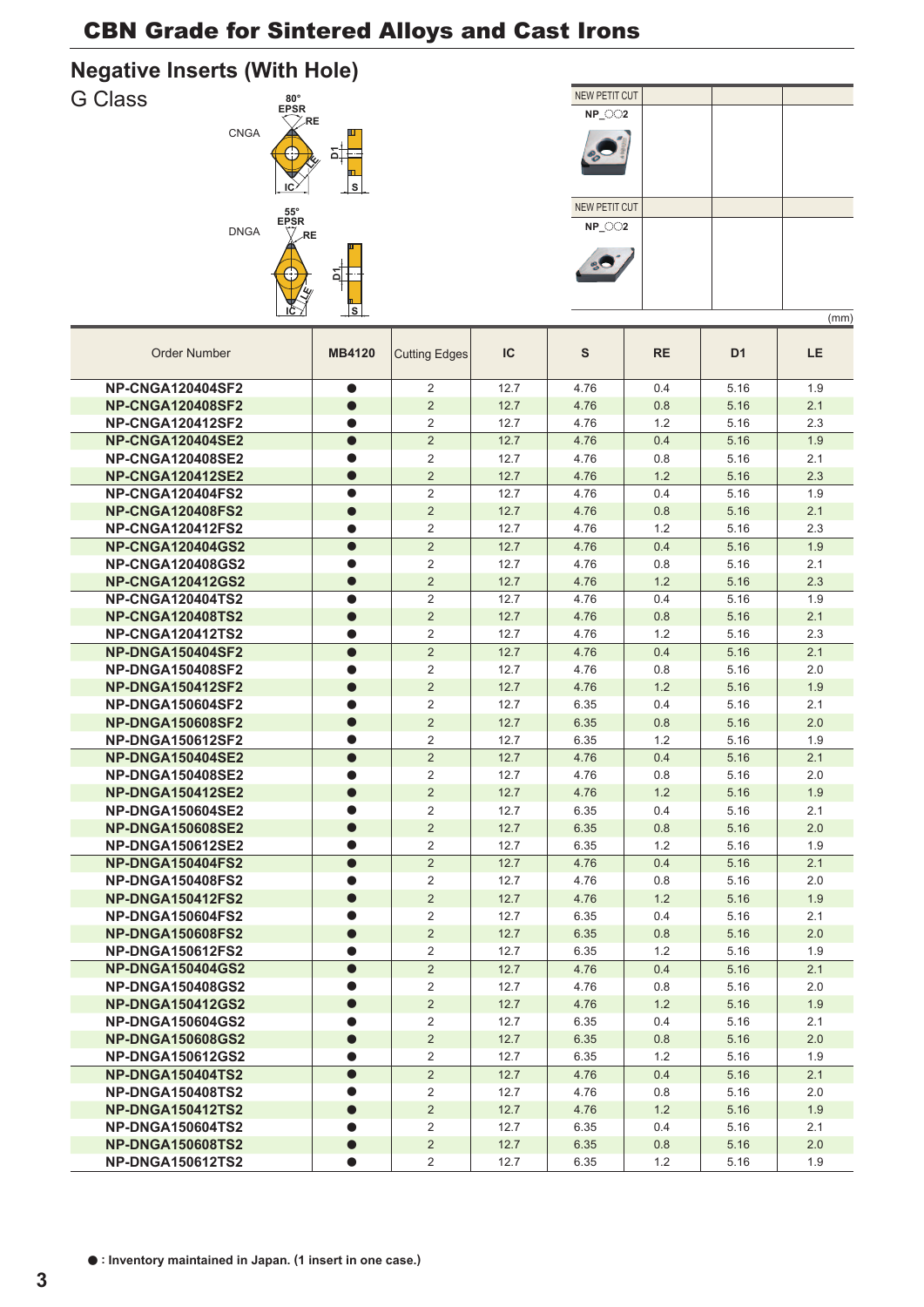## **Negative Inserts (With Hole)**





|                         |               |                      |       |      |           |                | (111111) |
|-------------------------|---------------|----------------------|-------|------|-----------|----------------|----------|
| <b>Order Number</b>     | <b>MB4120</b> | <b>Cutting Edges</b> | IC    | S    | <b>RE</b> | D <sub>1</sub> | LE.      |
| <b>NP-SNGA120404SF2</b> | $\bullet$     | 2                    | 12.7  | 4.76 | 0.4       | 5.16           | 2.1      |
| <b>NP-SNGA120408SF2</b> | $\bullet$     | 2                    | 12.7  | 4.76 | 0.8       | 5.16           | 2.3      |
| <b>NP-SNGA120412SF2</b> |               | 2                    | 12.7  | 4.76 | 1.2       | 5.16           | 2.5      |
| <b>NP-SNGA120404SE2</b> | $\bullet$     | 2                    | 12.7  | 4.76 | 0.4       | 5.16           | 2.1      |
| <b>NP-SNGA120408SE2</b> |               | 2                    | 12.7  | 4.76 | 0.8       | 5.16           | 2.3      |
| <b>NP-SNGA120412SE2</b> | $\bullet$     | $\overline{2}$       | 12.7  | 4.76 | 1.2       | 5.16           | 2.5      |
| <b>NP-SNGA120404FS2</b> | $\bullet$     | 2                    | 12.7  | 4.76 | 0.4       | 5.16           | 2.1      |
| <b>NP-SNGA120408FS2</b> | $\bullet$     | 2                    | 12.7  | 4.76 | 0.8       | 5.16           | 2.3      |
| <b>NP-SNGA120412FS2</b> | $\bullet$     | $\overline{2}$       | 12.7  | 4.76 | 1.2       | 5.16           | 2.5      |
| <b>NP-SNGA120404GS2</b> | $\bullet$     | 2                    | 12.7  | 4.76 | 0.4       | 5.16           | 2.1      |
| <b>NP-SNGA120408GS2</b> |               | 2                    | 12.7  | 4.76 | 0.8       | 5.16           | 2.3      |
| <b>NP-SNGA120412GS2</b> | $\bullet$     | $\overline{2}$       | 12.7  | 4.76 | 1.2       | 5.16           | 2.5      |
| <b>NP-SNGA120404TS2</b> | ●             | 2                    | 12.7  | 4.76 | 0.4       | 5.16           | 2.1      |
| <b>NP-SNGA120408TS2</b> | $\bullet$     | $\overline{2}$       | 12.7  | 4.76 | 0.8       | 5.16           | 2.3      |
| <b>NP-SNGA120412TS2</b> |               | $\overline{2}$       | 12.7  | 4.76 | 1.2       | 5.16           | 2.5      |
| <b>NP-TNGA160404SF3</b> | $\bullet$     | $\mathbf{3}$         | 9.525 | 4.76 | 0.4       | 3.81           | 1.6      |
| <b>NP-TNGA160408SF3</b> |               | 3                    | 9.525 | 4.76 | 0.8       | 3.81           | 1.8      |
| <b>NP-TNGA160412SF3</b> | $\bullet$     | 3                    | 9.525 | 4.76 | 1.2       | 3.81           | 1.9      |
| <b>NP-TNGA160404SE3</b> |               | 3                    | 9.525 | 4.76 | 0.4       | 3.81           | 1.6      |
| <b>NP-TNGA160408SE3</b> | $\bullet$     | 3                    | 9.525 | 4.76 | 0.8       | 3.81           | 1.8      |
| <b>NP-TNGA160412SE3</b> |               | 3                    | 9.525 | 4.76 | 1.2       | 3.81           | 1.9      |
| <b>NP-TNGA160404FS3</b> | $\bullet$     | 3                    | 9.525 | 4.76 | 0.4       | 3.81           | 1.6      |
| <b>NP-TNGA160408FS3</b> |               | 3                    | 9.525 | 4.76 | 0.8       | 3.81           | 1.8      |
| <b>NP-TNGA160412FS3</b> | $\bullet$     | 3                    | 9.525 | 4.76 | 1.2       | 3.81           | 1.9      |
| <b>NP-TNGA160404GS3</b> | $\bullet$     | 3                    | 9.525 | 4.76 | 0.4       | 3.81           | 1.6      |
| <b>NP-TNGA160408GS3</b> | $\bullet$     | 3                    | 9.525 | 4.76 | 0.8       | 3.81           | 1.8      |
| <b>NP-TNGA160412GS3</b> |               | 3                    | 9.525 | 4.76 | 1.2       | 3.81           | 1.9      |
| <b>NP-TNGA160404TS3</b> | $\bullet$     | 3                    | 9.525 | 4.76 | 0.4       | 3.81           | 1.6      |
| <b>NP-TNGA160408TS3</b> |               | 3                    | 9.525 | 4.76 | 0.8       | 3.81           | 1.8      |
| <b>NP-TNGA160412TS3</b> |               | 3                    | 9.525 | 4.76 | 1.2       | 3.81           | 1.9      |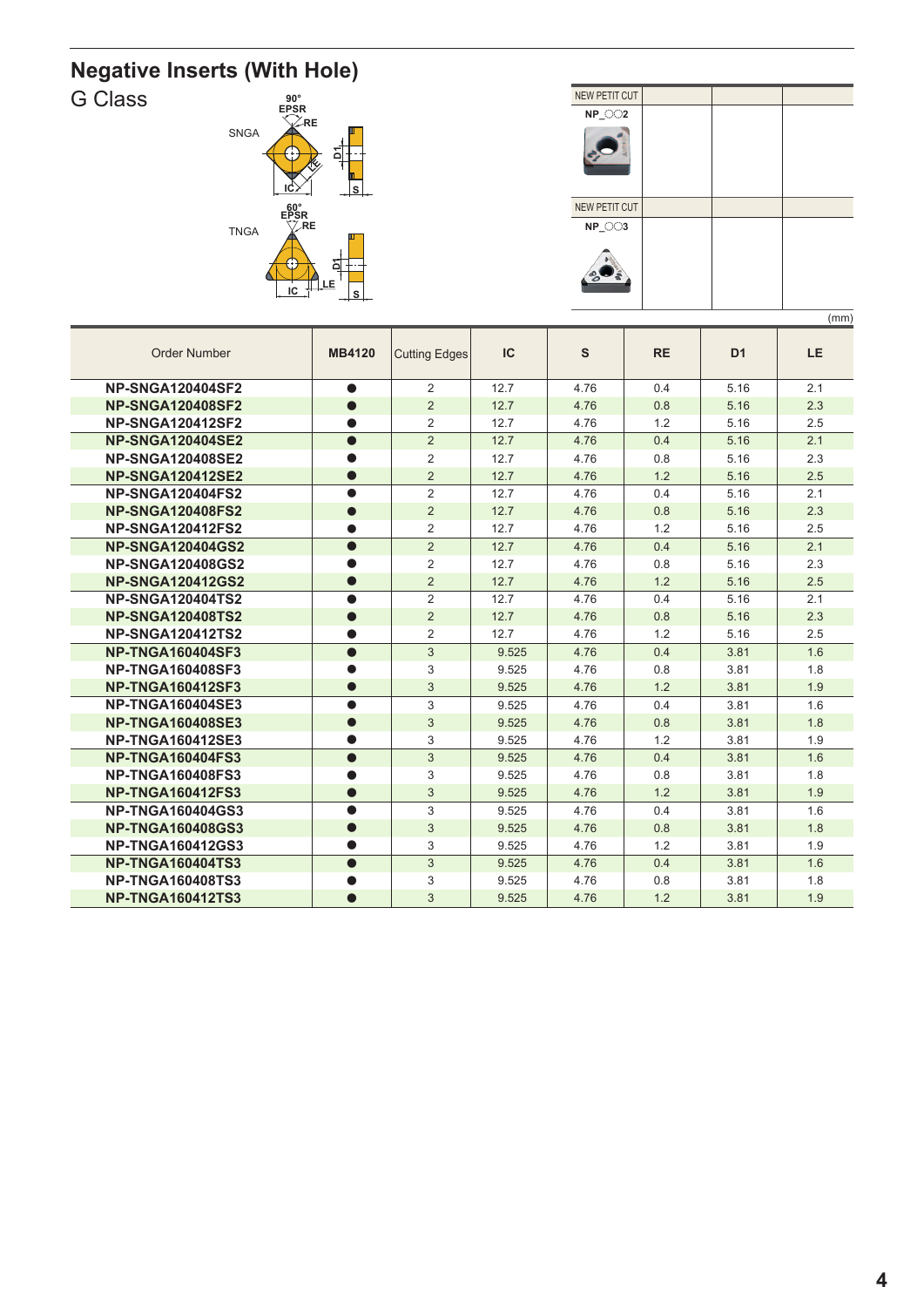

| NEW PETIT CUT     |  |  |  |  |  |  |  |
|-------------------|--|--|--|--|--|--|--|
| $NP_0$ $O$ $2$    |  |  |  |  |  |  |  |
| $30^{\circ}$      |  |  |  |  |  |  |  |
| NEW PETIT CUT     |  |  |  |  |  |  |  |
| $NP_\sim \odot 3$ |  |  |  |  |  |  |  |
|                   |  |  |  |  |  |  |  |
| (mm)              |  |  |  |  |  |  |  |

|                         |               |                      |           |      |           |                | (111111)  |
|-------------------------|---------------|----------------------|-----------|------|-----------|----------------|-----------|
| Order Number            | <b>MB4120</b> | <b>Cutting Edges</b> | <b>IC</b> | S    | <b>RE</b> | D <sub>1</sub> | <b>LE</b> |
| <b>NP-VNGA160404SF2</b> | $\bullet$     | $\overline{2}$       | 9.525     | 4.76 | 0.4       | 3.81           | 2.5       |
| <b>NP-VNGA160408SF2</b> | $\bullet$     | $\overline{2}$       | 9.525     | 4.76 | 0.8       | 3.81           | 2.0       |
| <b>NP-VNGA160404SE2</b> | $\bullet$     | $\overline{2}$       | 9.525     | 4.76 | 0.4       | 3.81           | 2.5       |
| <b>NP-VNGA160408SE2</b> | $\bullet$     | 2                    | 9.525     | 4.76 | 0.8       | 3.81           | 2.0       |
| <b>NP-VNGA160404FS2</b> | $\bullet$     | $\overline{2}$       | 9.525     | 4.76 | 0.4       | 3.81           | 2.5       |
| <b>NP-VNGA160408FS2</b> | $\bullet$     | $\overline{2}$       | 9.525     | 4.76 | 0.8       | 3.81           | 2.0       |
| <b>NP-VNGA160404GS2</b> | $\bullet$     | $\overline{2}$       | 9.525     | 4.76 | 0.4       | 3.81           | 2.5       |
| <b>NP-VNGA160408GS2</b> | $\bullet$     | $\overline{2}$       | 9.525     | 4.76 | 0.8       | 3.81           | 2.0       |
| <b>NP-VNGA160404TS2</b> | $\bullet$     | $\mathcal{P}$        | 9.525     | 4.76 | 0.4       | 3.81           | 2.5       |
| <b>NP-VNGA160408TS2</b> | $\bullet$     | $\overline{2}$       | 9.525     | 4.76 | 0.8       | 3.81           | 2.0       |
| <b>NP-WNGA080408SF3</b> | $\bullet$     | 3                    | 12.7      | 4.76 | 0.8       | 5.16           | 2.1       |
| <b>NP-WNGA080408SE3</b> | $\bullet$     | 3                    | 12.7      | 4.76 | 0.8       | 5.16           | 2.1       |
| <b>NP-WNGA080408FS3</b> | $\bullet$     | 3                    | 12.7      | 4.76 | 0.8       | 5.16           | 2.1       |
| <b>NP-WNGA080408GS3</b> | $\bullet$     | 3                    | 12.7      | 4.76 | 0.8       | 5.16           | 2.1       |
| <b>NP-WNGA080408TS3</b> | $\bullet$     | 3                    | 12.7      | 4.76 | 0.8       | 5.16           | 2.1       |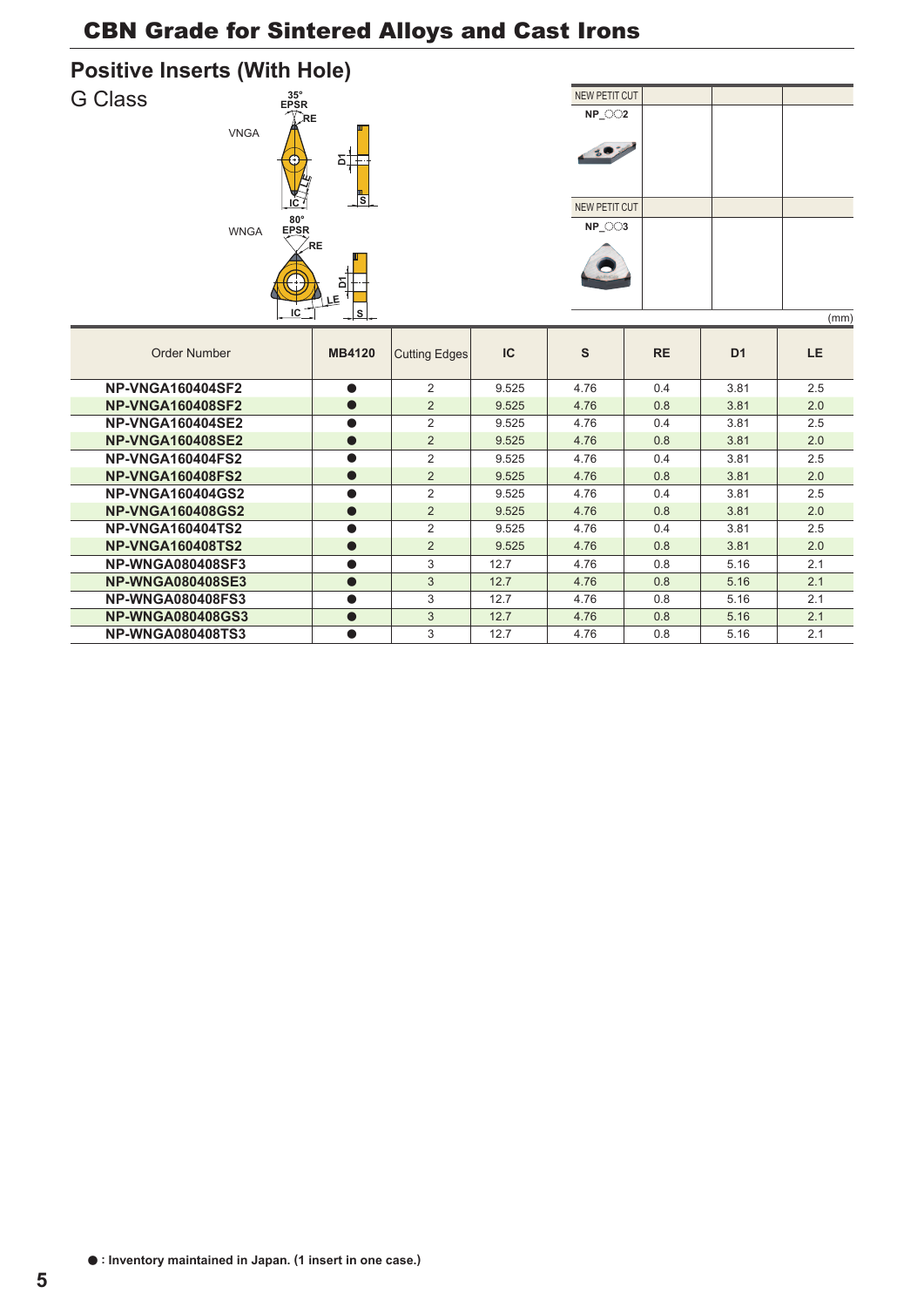#### **Positive Inserts (With Hole)** G Class NEW PETIT CUT





|                         |               |                      |           |      |           |                | (mm)      |
|-------------------------|---------------|----------------------|-----------|------|-----------|----------------|-----------|
| Order Number            | <b>MB4120</b> | <b>Cutting Edges</b> | <b>IC</b> | S    | <b>RE</b> | D <sub>1</sub> | <b>LE</b> |
| <b>NP-VBGW110304SF2</b> | $\bullet$     | 2                    | 6.35      | 3.18 | 0.4       | 2.85           | 2.5       |
| <b>NP-VBGW110308SF2</b> | $\bullet$     | $\overline{2}$       | 6.35      | 3.18 | 0.8       | 2.85           | 2.0       |
| <b>NP-VBGW160404SF2</b> | ●             | $\overline{2}$       | 9.525     | 4.76 | 0.4       | 4.43           | 2.5       |
| <b>NP-VBGW160408SF2</b> | $\bullet$     | $\overline{2}$       | 9.525     | 4.76 | 0.8       | 4.43           | 2.0       |
| <b>NP-VBGW110304SE2</b> | $\bullet$     | 2                    | 6.35      | 3.18 | 0.4       | 2.85           | 2.5       |
| <b>NP-VBGW110308SE2</b> | $\bullet$     | $\overline{2}$       | 6.35      | 3.18 | 0.8       | 2.85           | 2.0       |
| <b>NP-VBGW160404SE2</b> | $\bullet$     | 2                    | 9.525     | 4.76 | 0.4       | 4.43           | 2.5       |
| <b>NP-VBGW160408SE2</b> | $\bullet$     | 2                    | 9.525     | 4.76 | 0.8       | 4.43           | 2.0       |
| <b>NP-VBGW110304FS2</b> | $\bullet$     | 2                    | 6.35      | 3.18 | 0.4       | 2.85           | 2.5       |
| <b>NP-VBGW110308FS2</b> | $\bullet$     | $\overline{2}$       | 6.35      | 3.18 | 0.8       | 2.85           | 2.0       |
| <b>NP-VBGW160404FS2</b> | $\bullet$     | 2                    | 9.525     | 4.76 | 0.4       | 4.43           | 2.5       |
| <b>NP-VBGW160408FS2</b> | $\bullet$     | $\overline{2}$       | 9.525     | 4.76 | 0.8       | 4.43           | 2.0       |
| <b>NP-VBGW110304GS2</b> | $\bullet$     | $\overline{2}$       | 6.35      | 3.18 | 0.4       | 2.85           | 2.5       |
| <b>NP-VBGW110308GS2</b> | $\bullet$     | 2                    | 6.35      | 3.18 | 0.8       | 2.85           | 2.0       |
| <b>NP-VBGW160404GS2</b> |               | 2                    | 9.525     | 4.76 | 0.4       | 4.43           | 2.5       |
| <b>NP-VBGW160408GS2</b> | $\bullet$     | $\overline{2}$       | 9.525     | 4.76 | 0.8       | 4.43           | 2.0       |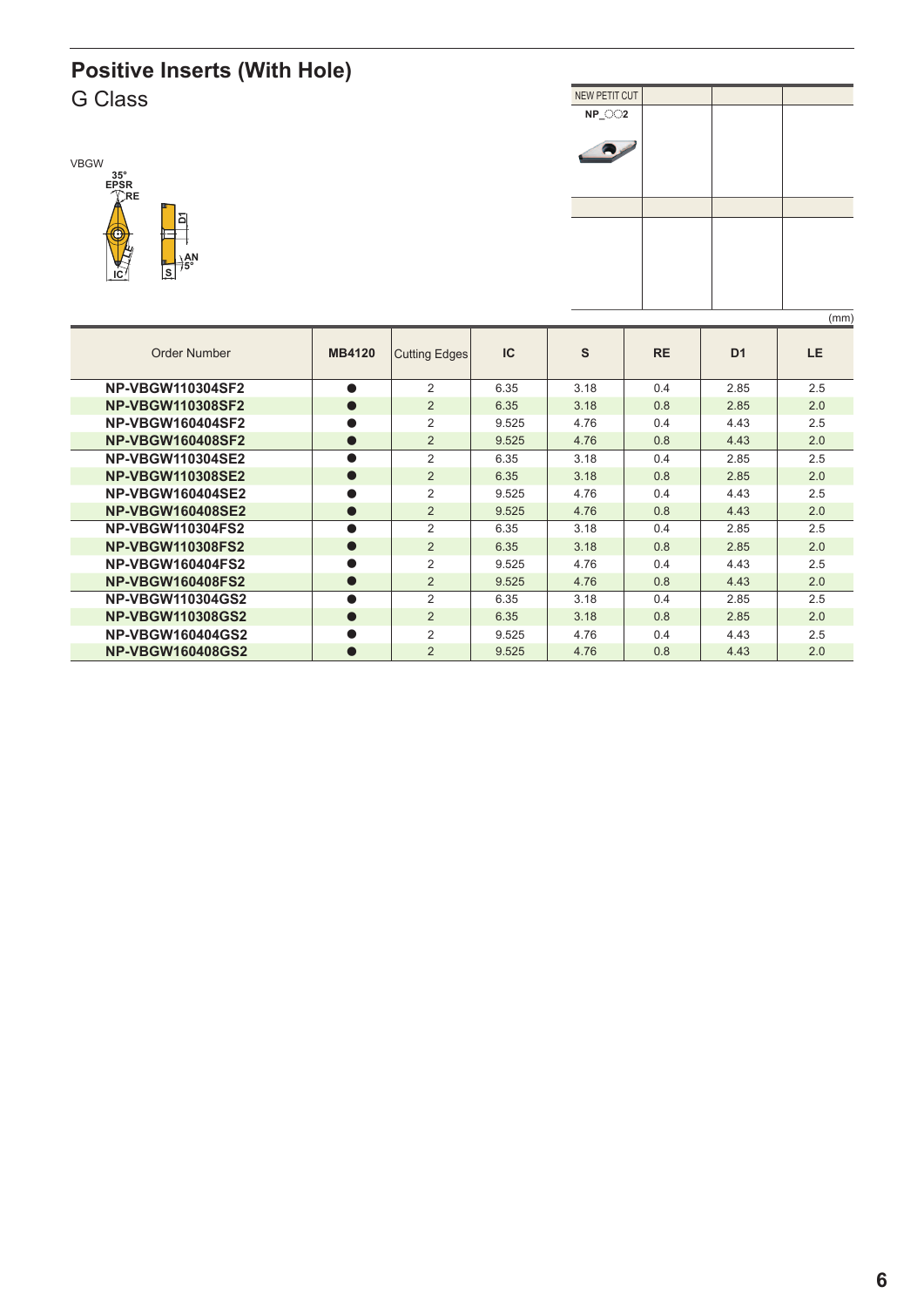



|                         |               |                      |       |      |           |                | ,,,,,,, |
|-------------------------|---------------|----------------------|-------|------|-----------|----------------|---------|
| <b>Order Number</b>     | <b>MB4120</b> | <b>Cutting Edges</b> | IC    | S    | <b>RE</b> | D <sub>1</sub> | LE.     |
| <b>NP-CCGW060202SF2</b> | $\bullet$     | 2                    | 6.35  | 2.38 | 0.2       | 2.8            | 1.8     |
| <b>NP-CCGW060204SF2</b> | $\bullet$     | $\overline{2}$       | 6.35  | 2.38 | 0.4       | 2.8            | 1.9     |
| <b>NP-CCGW060208SF2</b> |               | $\overline{2}$       | 6.35  | 2.38 | 0.8       | 2.8            | 2.1     |
| NP-CCGW09T302SF2        | $\bullet$     | $\overline{2}$       | 9.525 | 3.97 | 0.2       | 4.4            | 1.8     |
| NP-CCGW09T304SF2        |               | $\overline{2}$       | 9.525 | 3.97 | 0.4       | 4.4            | 1.9     |
| NP-CCGW09T308SF2        | $\bullet$     | $\overline{2}$       | 9.525 | 3.97 | 0.8       | 4.4            | 2.1     |
| <b>NP-CCGW060202SE2</b> |               | $\overline{2}$       | 6.35  | 2.38 | 0.2       | 2.8            | 1.8     |
| <b>NP-CCGW060204SE2</b> | $\bullet$     | 2                    | 6.35  | 2.38 | 0.4       | 2.8            | 1.9     |
| <b>NP-CCGW060208SE2</b> |               | $\overline{2}$       | 6.35  | 2.38 | 0.8       | 2.8            | 2.1     |
| NP-CCGW09T302SE2        | $\bullet$     | $\overline{2}$       | 9.525 | 3.97 | 0.2       | 4.4            | 1.8     |
| NP-CCGW09T304SE2        |               | $\overline{2}$       | 9.525 | 3.97 | 0.4       | 4.4            | 1.9     |
| NP-CCGW09T308SE2        | $\bullet$     | $\overline{2}$       | 9.525 | 3.97 | 0.8       | 4.4            | 2.1     |
| <b>NP-CCGW060202FS2</b> | $\bullet$     | $\overline{2}$       | 6.35  | 2.38 | 0.2       | 2.8            | 1.8     |
| <b>NP-CCGW060204FS2</b> |               | $\overline{2}$       | 6.35  | 2.38 | 0.4       | 2.8            | 1.9     |
| <b>NP-CCGW060208FS2</b> |               | $\overline{2}$       | 6.35  | 2.38 | 0.8       | 2.8            | 2.1     |
| NP-CCGW09T302FS2        | $\bullet$     | $\overline{2}$       | 9.525 | 3.97 | 0.2       | 4.4            | 1.8     |
| NP-CCGW09T304FS2        |               | $\overline{2}$       | 9.525 | 3.97 | 0.4       | 4.4            | 1.9     |
| NP-CCGW09T308FS2        | $\bullet$     | $\overline{2}$       | 9.525 | 3.97 | 0.8       | 4.4            | 2.1     |
| <b>NP-CCGW060202GS2</b> | $\bullet$     | $\overline{2}$       | 6.35  | 2.38 | 0.2       | 2.8            | 1.8     |
| <b>NP-CCGW060204GS2</b> | $\bullet$     | $\overline{2}$       | 6.35  | 2.38 | 0.4       | 2.8            | 1.9     |
| <b>NP-CCGW060208GS2</b> |               | $\overline{2}$       | 6.35  | 2.38 | 0.8       | 2.8            | 2.1     |
| NP-CCGW09T302GS2        | $\bullet$     | $\overline{2}$       | 9.525 | 3.97 | 0.2       | 4.4            | 1.8     |
| NP-CCGW09T304GS2        |               | $\overline{2}$       | 9.525 | 3.97 | 0.4       | 4.4            | 1.9     |
| NP-CCGW09T308GS2        | $\bullet$     | 2                    | 9.525 | 3.97 | 0.8       | 4.4            | 2.1     |
| <b>NP-CCGW060208TS2</b> |               | $\overline{2}$       | 6.35  | 2.38 | 0.8       | 2.8            | 2.1     |
| NP-CCGW09T308TS2        |               | $\overline{2}$       | 9.525 | 3.97 | 0.8       | 4.4            | 2.1     |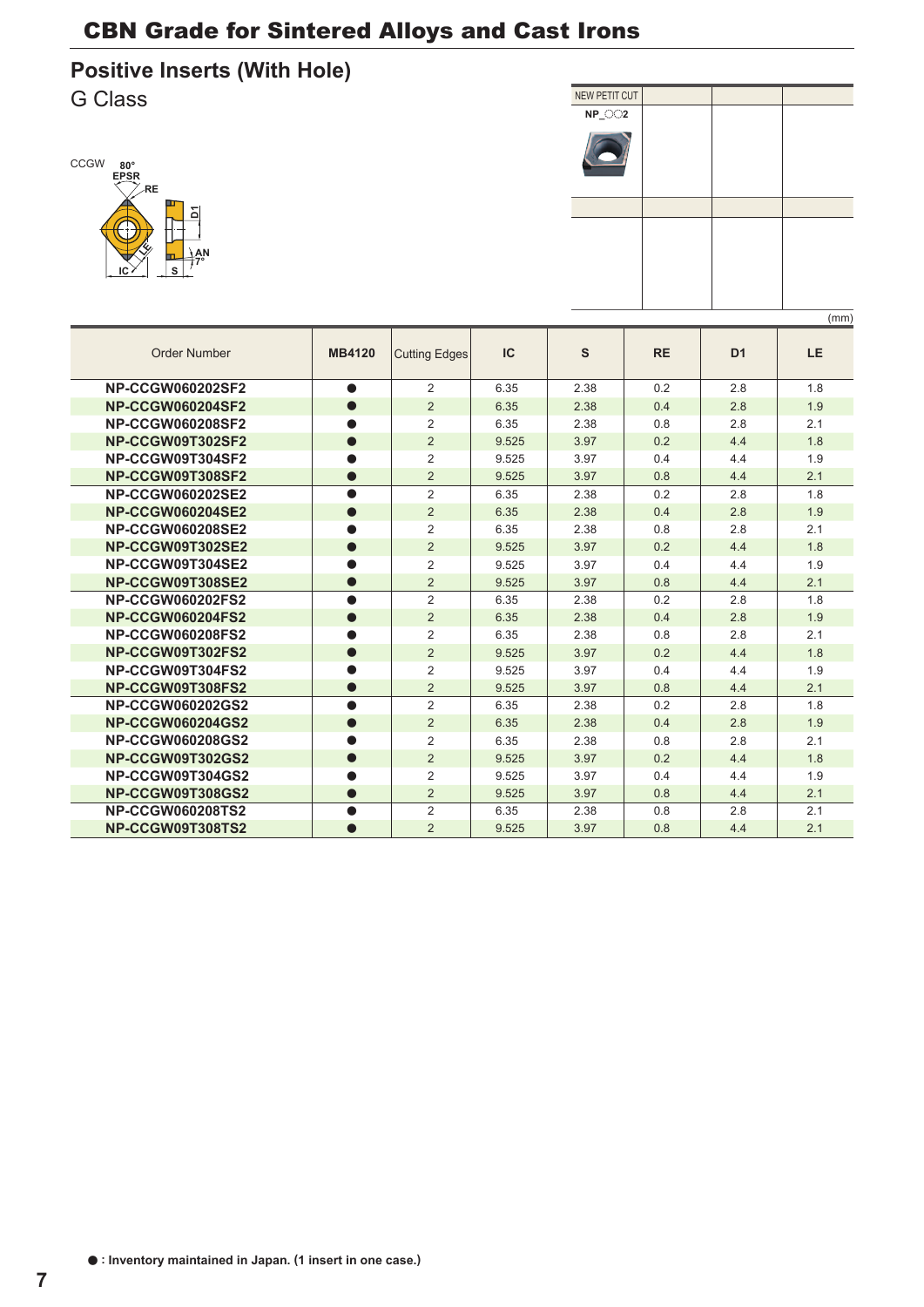



|                         |               |                      |       |      |           |                | (mm)      |
|-------------------------|---------------|----------------------|-------|------|-----------|----------------|-----------|
| <b>Order Number</b>     | <b>MB4120</b> | <b>Cutting Edges</b> | IC    | S    | <b>RE</b> | D <sub>1</sub> | <b>LE</b> |
| <b>NP-DCGW070204SF2</b> | $\bullet$     | 2                    | 6.35  | 2.38 | 0.4       | 2.8            | 2.1       |
| <b>NP-DCGW070208SF2</b> | $\bullet$     | $\overline{2}$       | 6.35  | 2.38 | 0.8       | 2.8            | 2.0       |
| NP-DCGW11T302SF2        |               | $\overline{2}$       | 9.525 | 3.97 | 0.2       | 4.4            | 1.5       |
| NP-DCGW11T304SF2        | $\bullet$     | $\overline{2}$       | 9.525 | 3.97 | 0.4       | 4.4            | 2.1       |
| NP-DCGW11T308SF2        |               | $\overline{2}$       | 9.525 | 3.97 | 0.8       | 4.4            | 2.0       |
| <b>NP-DCGW070204SE2</b> | $\bullet$     | 2                    | 6.35  | 2.38 | 0.4       | 2.8            | 2.1       |
| <b>NP-DCGW070208SE2</b> |               | $\overline{2}$       | 6.35  | 2.38 | 0.8       | 2.8            | 2.0       |
| NP-DCGW11T302SE2        | $\bullet$     | 2                    | 9.525 | 3.97 | 0.2       | 4.4            | 1.5       |
| NP-DCGW11T304SE2        |               | $\overline{2}$       | 9.525 | 3.97 | 0.4       | 4.4            | 2.1       |
| NP-DCGW11T308SE2        |               | $\overline{2}$       | 9.525 | 3.97 | 0.8       | 4.4            | 2.0       |
| <b>NP-DCGW070204FS2</b> |               | $\overline{2}$       | 6.35  | 2.38 | 0.4       | 2.8            | 2.1       |
| <b>NP-DCGW070208FS2</b> | $\bullet$     | $\overline{2}$       | 6.35  | 2.38 | 0.8       | 2.8            | 2.0       |
| NP-DCGW11T302FS2        |               | $\overline{2}$       | 9.525 | 3.97 | 0.2       | 4.4            | 1.5       |
| NP-DCGW11T304FS2        | $\bullet$     | 2                    | 9.525 | 3.97 | 0.4       | 4.4            | 2.1       |
| NP-DCGW11T308FS2        |               | $\overline{2}$       | 9.525 | 3.97 | 0.8       | 4.4            | 2.0       |
| <b>NP-DCGW070204GS2</b> | $\bullet$     | 2                    | 6.35  | 2.38 | 0.4       | 2.8            | 2.1       |
| <b>NP-DCGW070208GS2</b> |               | 2                    | 6.35  | 2.38 | 0.8       | 2.8            | 2.0       |
| <b>NP-DCGW11T302GS2</b> | $\bullet$     | $\overline{2}$       | 9.525 | 3.97 | 0.2       | 4.4            | 1.5       |
| NP-DCGW11T304GS2        |               | $\overline{2}$       | 9.525 | 3.97 | 0.4       | 4.4            | 2.1       |
| <b>NP-DCGW11T308GS2</b> | $\bullet$     | $\overline{2}$       | 9.525 | 3.97 | 0.8       | 4.4            | 2.0       |
| <b>NP-TCGW110204SF3</b> |               | 3                    | 6.35  | 2.38 | 0.4       | 2.8            | 1.6       |
| <b>NP-TCGW110208SF3</b> | $\bullet$     | 3                    | 6.35  | 2.38 | 0.8       | 2.8            | 1.8       |
| <b>NP-TCGW110204SE3</b> |               | 3                    | 6.35  | 2.38 | 0.4       | 2.8            | 1.6       |
| <b>NP-TCGW110208SE3</b> | $\bullet$     | 3                    | 6.35  | 2.38 | 0.8       | 2.8            | 1.8       |
| <b>NP-TCGW110204FS3</b> | $\bullet$     | 3                    | 6.35  | 2.38 | 0.4       | 2.8            | 1.6       |
| <b>NP-TCGW110208FS3</b> |               | 3                    | 6.35  | 2.38 | 0.8       | 2.8            | 1.8       |
| <b>NP-TCGW110204GS3</b> |               | 3                    | 6.35  | 2.38 | 0.4       | 2.8            | 1.6       |
| <b>NP-TCGW110208GS3</b> |               | 3                    | 6.35  | 2.38 | 0.8       | 2.8            | 1.8       |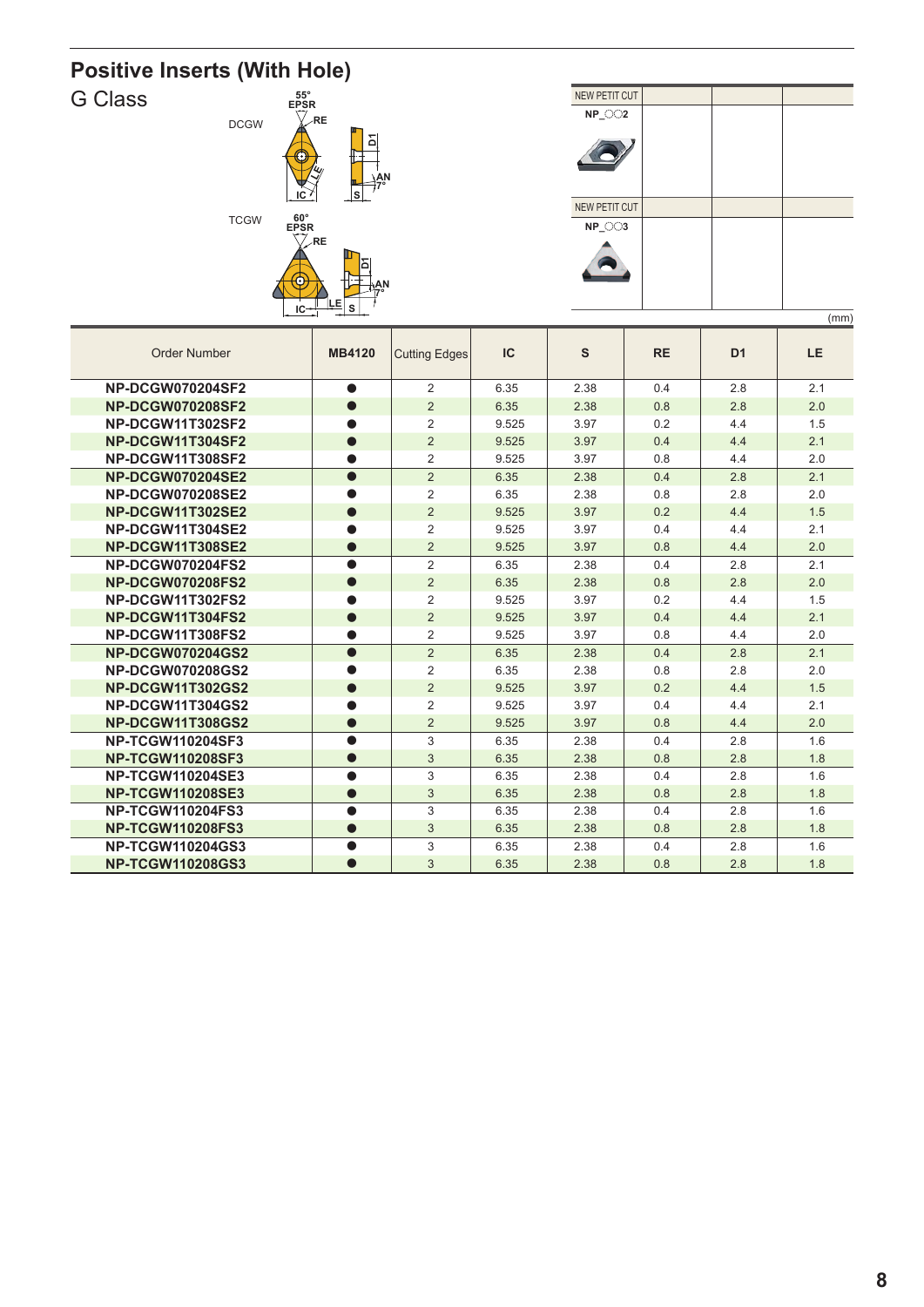



|                         |               |                      |       |      |           |                | (11111) |
|-------------------------|---------------|----------------------|-------|------|-----------|----------------|---------|
| <b>Order Number</b>     | <b>MB4120</b> | <b>Cutting Edges</b> | IC    | S    | <b>RE</b> | D <sub>1</sub> | LE.     |
| <b>NP-CPGB080202SE2</b> | $\bullet$     | 2                    | 7.94  | 2.38 | 0.2       | 3.5            | 1.8     |
| <b>NP-CPGB080204SE2</b> | $\bullet$     | $\overline{2}$       | 7.94  | 2.38 | 0.4       | 3.5            | 1.9     |
| <b>NP-CPGB090302SE2</b> |               | 2                    | 9.525 | 3.18 | 0.2       | 4.5            | 1.8     |
| <b>NP-CPGB090304SE2</b> | $\bullet$     | 2                    | 9.525 | 3.18 | 0.4       | 4.5            | 1.9     |
| <b>NP-CPGB090308SE2</b> | $\bullet$     | 2                    | 9.525 | 3.18 | 0.8       | 4.5            | 2.1     |
| <b>NP-CPGB080202FS2</b> | $\bullet$     | $\overline{2}$       | 7.94  | 2.38 | 0.2       | 3.5            | 1.8     |
| <b>NP-CPGB080204FS2</b> |               | 2                    | 7.94  | 2.38 | 0.4       | 3.5            | 1.9     |
| <b>NP-CPGB090302FS2</b> | $\bullet$     | $\overline{2}$       | 9.525 | 3.18 | 0.2       | 4.5            | 1.8     |
| <b>NP-CPGB090304FS2</b> |               | $\overline{2}$       | 9.525 | 3.18 | 0.4       | 4.5            | 1.9     |
| <b>NP-CPGB090308FS2</b> | $\bullet$     | $\overline{2}$       | 9.525 | 3.18 | 0.8       | 4.5            | 2.1     |
| <b>NP-TPGB090202SF3</b> | $\bullet$     | 3                    | 5.56  | 2.38 | 0.2       | 2.9            | 1.5     |
| <b>NP-TPGB090204SF3</b> | $\bullet$     | 3                    | 5.56  | 2.38 | 0.4       | 2.9            | 1.6     |
| NP-TPGB110302SF3        |               | 3                    | 6.35  | 3.18 | 0.2       | 3.4            | 1.5     |
| <b>NP-TPGB110304SF3</b> | $\bullet$     | $\mathfrak{S}$       | 6.35  | 3.18 | 0.4       | 3.4            | 1.6     |
| <b>NP-TPGB110308SF3</b> |               | 3                    | 6.35  | 3.18 | 0.8       | 3.4            | 1.8     |
| <b>NP-TPGB090202SE3</b> | $\bullet$     | 3                    | 5.56  | 2.38 | 0.2       | 2.9            | 1.5     |
| <b>NP-TPGB090204SE3</b> |               | 3                    | 5.56  | 2.38 | 0.4       | 2.9            | 1.6     |
| <b>NP-TPGB110302SE3</b> | $\bullet$     | 3                    | 6.35  | 3.18 | 0.2       | 3.4            | 1.5     |
| <b>NP-TPGB110304SE3</b> |               | 3                    | 6.35  | 3.18 | 0.4       | 3.4            | 1.6     |
| <b>NP-TPGB110308SE3</b> | $\bullet$     | 3                    | 6.35  | 3.18 | 0.8       | 3.4            | 1.8     |
| <b>NP-TPGB090202FS3</b> | $\bullet$     | 3                    | 5.56  | 2.38 | 0.2       | 2.9            | 1.5     |
| <b>NP-TPGB090204FS3</b> | $\bullet$     | 3                    | 5.56  | 2.38 | 0.4       | 2.9            | 1.6     |
| <b>NP-TPGB110302FS3</b> |               | 3                    | 6.35  | 3.18 | 0.2       | 3.4            | 1.5     |
| <b>NP-TPGB110304FS3</b> | $\bullet$     | $\mathfrak{S}$       | 6.35  | 3.18 | 0.4       | 3.4            | 1.6     |
| <b>NP-TPGB110308FS3</b> | $\bullet$     | 3                    | 6.35  | 3.18 | 0.8       | 3.4            | 1.8     |
| <b>NP-TPGB090202GS3</b> | $\bullet$     | 3                    | 5.56  | 2.38 | 0.2       | 2.9            | 1.5     |
| <b>NP-TPGB090204GS3</b> |               | 3                    | 5.56  | 2.38 | 0.4       | 2.9            | 1.6     |
| <b>NP-TPGB110302GS3</b> | $\bullet$     | $\mathfrak{S}$       | 6.35  | 3.18 | 0.2       | 3.4            | 1.5     |
| <b>NP-TPGB110304GS3</b> |               | 3                    | 6.35  | 3.18 | 0.4       | 3.4            | 1.6     |
| <b>NP-TPGB110308GS3</b> | $\bullet$     | 3                    | 6.35  | 3.18 | 0.8       | 3.4            | 1.8     |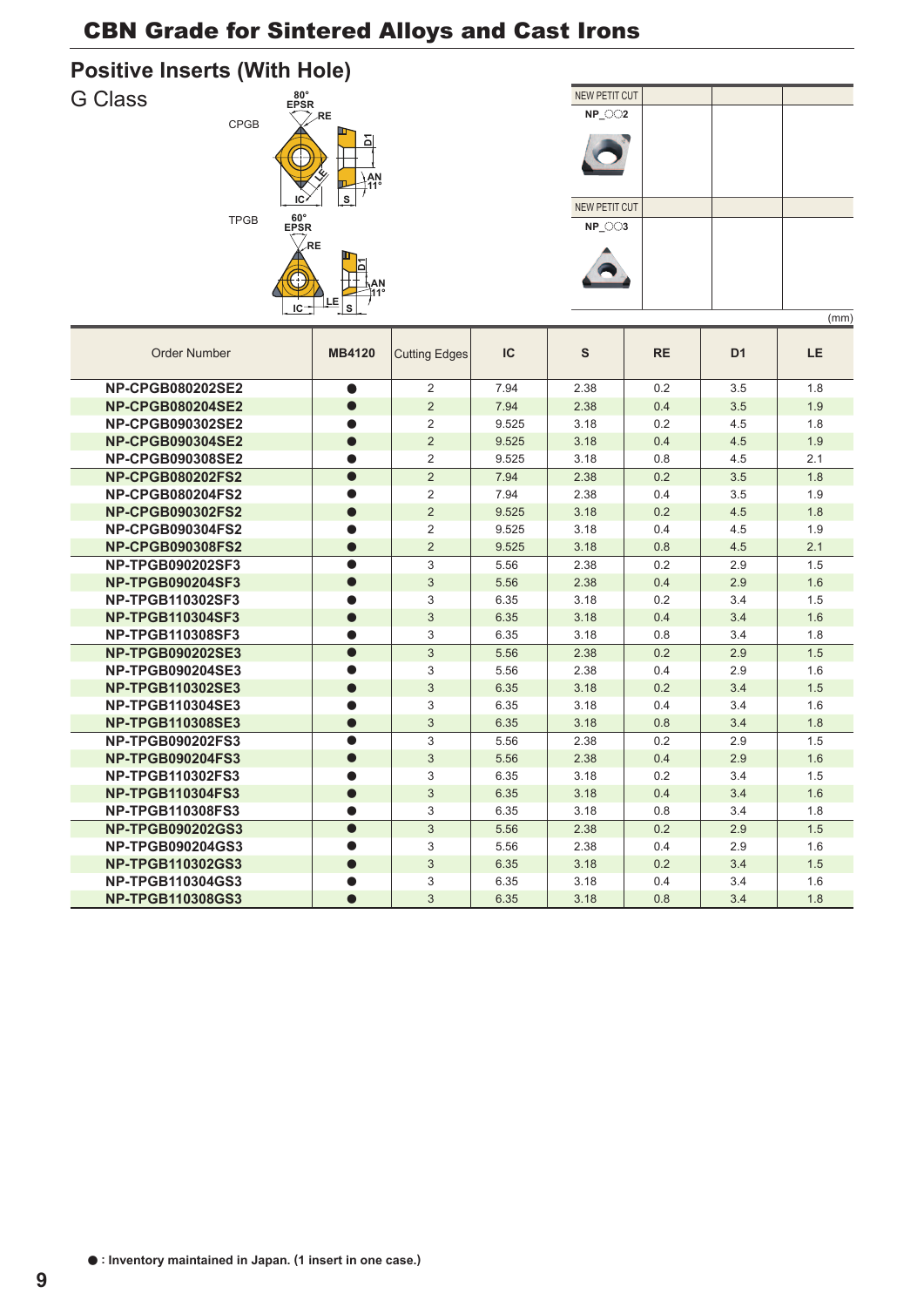|  |  | <b>Application Examples</b> |  |
|--|--|-----------------------------|--|
|--|--|-----------------------------|--|

| Insert             |                                    | NP-DCGW11T308SF2                                                                                                                   | NP-DCGW11T308SF2                                                                                                                   | NP-DCGW11T308SF2                                                                                                                                                                                              |  |  |
|--------------------|------------------------------------|------------------------------------------------------------------------------------------------------------------------------------|------------------------------------------------------------------------------------------------------------------------------------|---------------------------------------------------------------------------------------------------------------------------------------------------------------------------------------------------------------|--|--|
|                    |                                    | <b>General Sintered Alloy</b>                                                                                                      | <b>General Sintered Alloy</b>                                                                                                      | Iron-based Sintered Alloy (60HRB)<br>Ra≤1.0µm                                                                                                                                                                 |  |  |
| Workpiece          |                                    | ○<br>$\circ$                                                                                                                       |                                                                                                                                    |                                                                                                                                                                                                               |  |  |
|                    | Component                          | Housing(Interrupted Boring)                                                                                                        | Case(Interrupted Boring)                                                                                                           | Pinion(Interrupted Facing)                                                                                                                                                                                    |  |  |
|                    | Cutting Speed vc (m/min)           | 200                                                                                                                                | 180                                                                                                                                | 200                                                                                                                                                                                                           |  |  |
| Cutting Conditions | Feed per Rev. f (mm/rev)           | 0.07                                                                                                                               | 0.25                                                                                                                               | $0.04 - 0.05$                                                                                                                                                                                                 |  |  |
|                    | Depth of Cut ap (mm)               | 0.2                                                                                                                                | $0.2 - 0.3$                                                                                                                        | 0.4                                                                                                                                                                                                           |  |  |
|                    | <b>Cutting Mode</b><br>Wet Cutting |                                                                                                                                    | <b>Wet Cutting</b>                                                                                                                 | <b>Wet Cutting</b>                                                                                                                                                                                            |  |  |
| <b>Results</b>     |                                    | Number of Workpieces<br>100<br>300<br>500<br><b>MB4120</b><br>Conventional<br>Double the tool life of the<br>conventional product. | Number of Workpieces<br>100<br>200<br>300<br><b>MB4120</b><br>Conventional<br>Double the tool life of the<br>conventional product. | Number of Workpieces<br>100<br>200<br><b>MB4120</b><br>Conventional<br>As compared with the conventional<br>product, good surface finishes were<br>maintained and 2.5 times longer tool<br>life was achieved. |  |  |
|                    |                                    |                                                                                                                                    |                                                                                                                                    |                                                                                                                                                                                                               |  |  |
|                    | Insert                             | <b>NP-TNGA160408SF3</b><br>Tittele Office with Obstract J. Allie                                                                   | <b>NP-TNGA160408SE3</b><br>$-1$ Obstracted Aller                                                                                   | <b>NP-CNGA120408SF2</b><br>$0 - 11 - 1$                                                                                                                                                                       |  |  |

|                                    | 11301                    | ט וטטש <del>וי</del> טטו אשווי                                                                                                                                                                                         | 19F " I INGA 1004000 LJ                                                                                                                                                                                            | <u>ג וטפטארו אטאי ז</u> או                                                                                                                                             |  |  |
|------------------------------------|--------------------------|------------------------------------------------------------------------------------------------------------------------------------------------------------------------------------------------------------------------|--------------------------------------------------------------------------------------------------------------------------------------------------------------------------------------------------------------------|------------------------------------------------------------------------------------------------------------------------------------------------------------------------|--|--|
|                                    |                          | <b>High Strength Sintered Alloy</b>                                                                                                                                                                                    | <b>General Sintered Alloy</b>                                                                                                                                                                                      | Cast Iron                                                                                                                                                              |  |  |
|                                    | Workpiece                |                                                                                                                                                                                                                        |                                                                                                                                                                                                                    | O                                                                                                                                                                      |  |  |
|                                    | Component                | Sprocket(Continuous Boring)                                                                                                                                                                                            | Sprocket(Interrupted Facing)                                                                                                                                                                                       | Mechanical Parts (Interrupted Facing)                                                                                                                                  |  |  |
|                                    | Cutting Speed vc (m/min) | 250                                                                                                                                                                                                                    | 240                                                                                                                                                                                                                | 600                                                                                                                                                                    |  |  |
| Cutting Conditions                 | Feed per Rev. f (mm/rev) | 0.1                                                                                                                                                                                                                    | 0.12                                                                                                                                                                                                               | $0.175 - 0.25$                                                                                                                                                         |  |  |
|                                    | Depth of Cut ap (mm)     | 0.1                                                                                                                                                                                                                    | 0.05                                                                                                                                                                                                               | $0.15 - 0.2$                                                                                                                                                           |  |  |
| <b>Cutting Mode</b><br>Wet Cutting |                          |                                                                                                                                                                                                                        | Wet Cutting                                                                                                                                                                                                        | Dry Cutting                                                                                                                                                            |  |  |
|                                    | <b>Results</b>           | Number of Workpieces<br>200<br>600<br>1000<br><b>MB4120</b><br>Conventional<br>When comparing with the<br>conventional product after machining<br>the same number of workpieces,<br>flank wear was smaller and further | Number of Workpieces<br>60<br>100<br>20<br><b>MB4120</b><br>Conventional<br>As compared with the conventional<br>cermet product, higher surface quality<br>and more than 4 times longer tool life<br>was achieved. | Number of Workpieces<br>120 160 200<br>80<br><b>MB4120</b><br>Conventional<br>There is no abnormal damage and<br>more than 1.5 times longer tool life<br>was achieved. |  |  |
|                                    |                          | tool life extension can be expected.                                                                                                                                                                                   |                                                                                                                                                                                                                    |                                                                                                                                                                        |  |  |

The above application examples are customer's applications, so it can be different from the recommended conditions.